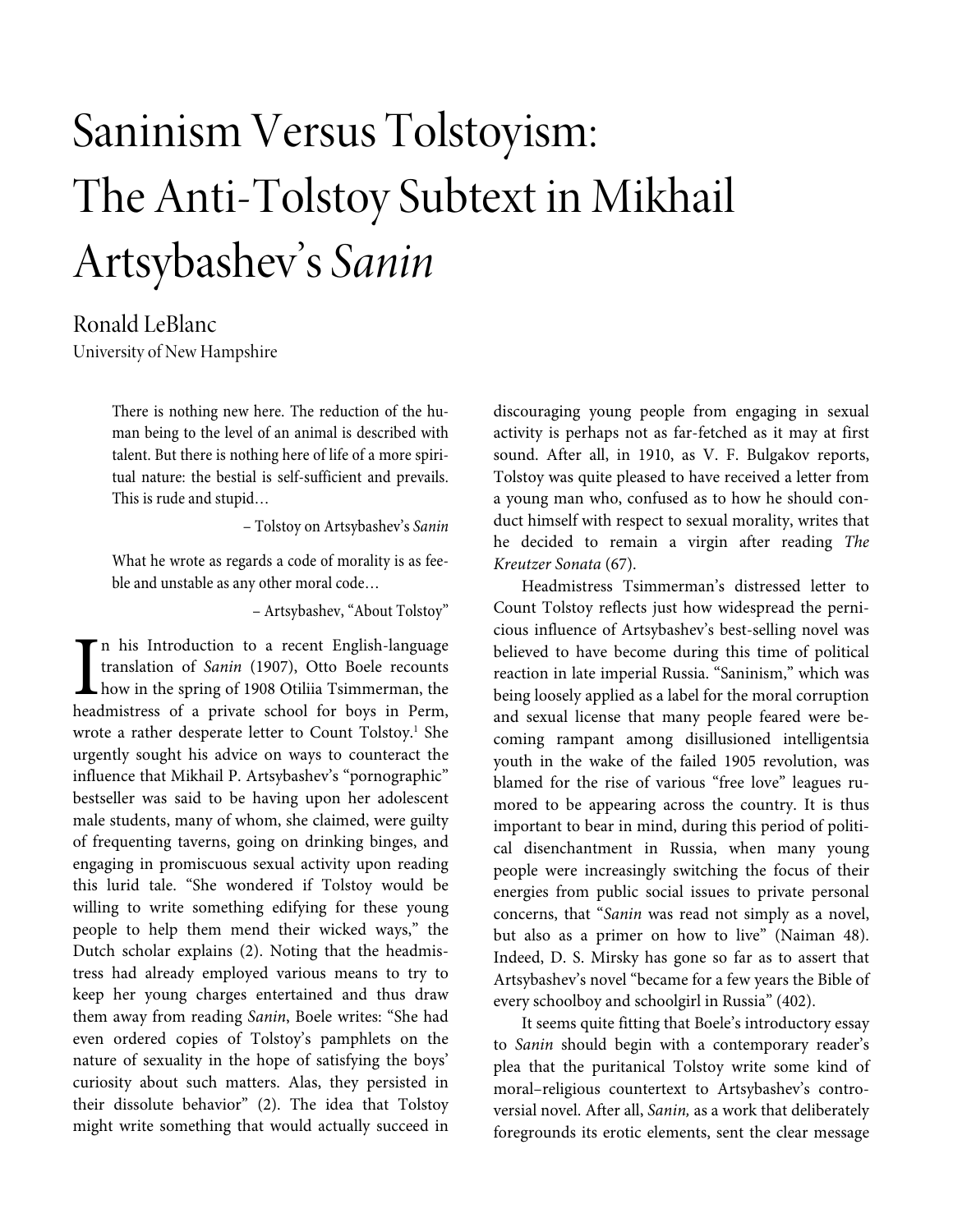to contemporary readers that joy in life is to be found in what Laura Engelstein characterizes as "the embraces of pleasure, the life of spontaneous impulse and physical sensation" (385) advocated by the novel's eponymous hero. Tolstoy's virulent condemnation of such hedonistic behavior in his moral and religious writings was, of course, widely recognized in his homeland and abroad at this time. Indeed, the publication of The Kreutzer Sonata, as Peter Ulf Møller has shown, helped to launch a heated debate on sexual morality in Russian society that prevailed during the 1890s and 1900s. Tolstoy was thus quite a logical choice for this educator who was seeking to find someone who, as a moral commentator, could respond effectively to Artsybashev's purportedly pornographic novel. But Ms. Tsimmerman's appeal to Tolstoy is additionally significant, it seems to me, because Artsybashev's novel can itself be read very productively as a response to Tolstoy and Tolstoyism—an oblique rejoinder to some of the ideas, beliefs, and teachings that the Sage of Yasnaya Polyana espoused during his later years through his moralizing essays and didactic tales.

As is widely known, after the midlife spiritual crisis he experienced during the late 1870s and early 1880s, Tolstoy, whom Merezhkovsky once characterized as a "seer of the flesh," began to preach a rigorous brand of Christian moralism and asceticism that was only dormant during his earlier years. Artsybashev seems to have greatly admired the author of War and Peace (1866) and Anna Karenina (1877) as a literary artist whose realist aesthetic he sought to emulate in his own writing. But at the same time the author of Sanin appears to have had very little, if any, respect for Tolstoy as a moralist and philosophical thinker or, as we shall see, for Tolstoyism as a moral code. "I am an inveterate realist, a disciple of the school of Tolstoi and Dostoevsky," the author acknowledged in 1915 in his Introduction to an English-language translation of The Millionaire. "My development was very strongly influenced by Tolstoi, although I never shared his views on 'non-resistance to evil.' As an artist he overpowered me, and I have found it difficult not to model my work on his" (8, 9). By means of the hedonistic ethos of "Saninism"—the new morality of sexual libertinism advanced by his hero as a philosophy of life that champions the human body, physical pleasure, and sexual passion— Artsybashev is challenging not Tolstoy the writer, but the ascetic Christian creed of Tolstoyism, particularly Tolstoy's doctrine of non-resistance to evil and his Cartesian denigration of the body, along with its attendant carnal appetites, as something inherently base and unredeemably bestial.

#### **The Tolstoy-Artsybashev Connection**

At first glance, the Tolstoy–Artsybashev connection does not appear to be a very highly developed one. Tolstoy, for his part, seldom even mentions Artsybashev's name, either in his correspondence or in his non-fictional writings.<sup>2</sup> The most substantial commentary that Tolstoy does provide about the young Russian author and his controversial novel appears in a letter he wrote in February 1908 to M. M. Dokshitskii, a gymnasium student from Ukraine, who had written a letter to Tolstoy one week earlier, describing his fascination both with the philosophy of Artsybashev's charismatic young hero and with Tolstoy's own Christian worldview. Unable to decide whether Saninism or Tolstoyism was the better philosophical outlook for him to pursue in life, Dokshitskii asked for Tolstoy's opinion about Sanin's ideas, values and beliefs. In his reply, Tolstoy confessed that he had been greatly surprised to hear Dokshitskii make mention "of some Sanin or other," since he did not have any idea who exactly this was (PSS 77: 58). Someone in the Tolstoy household had read Artsybashev's novel recently, however, and Tolstoy was thus able to get his hands on the corresponding journal issues of The Contemporary World (Современный мир), in which Sanin had been serialized during 1907. "I read all the arguments made by Sanin himself," Tolstoy writes, "and I was horrified not so much by their disgusting filth, as by his stupidity, ignorance, and smug self-assurance" (58). Tolstoy laments the pernicious influence that Artsybashev's novel was exerting upon many young people in Russia and denigrates the author's egregious lack of knowledge about what some of the world's greatest minds have had to say in regard to the essential questions of human existence. (Tolstoy includes in this category Confucius, Lao-Tse, wise men from Indian, Greek, and Roman antiquity, as well as modern thinkers such as Rousseau, Voltaire, Kant, Schopenhauer and Emerson). Although Tolstoy acknowledges that Artsybashev does indeed possess some genuine artistic talent, he accuses the author of Sanin of possessing "neither a sense (a con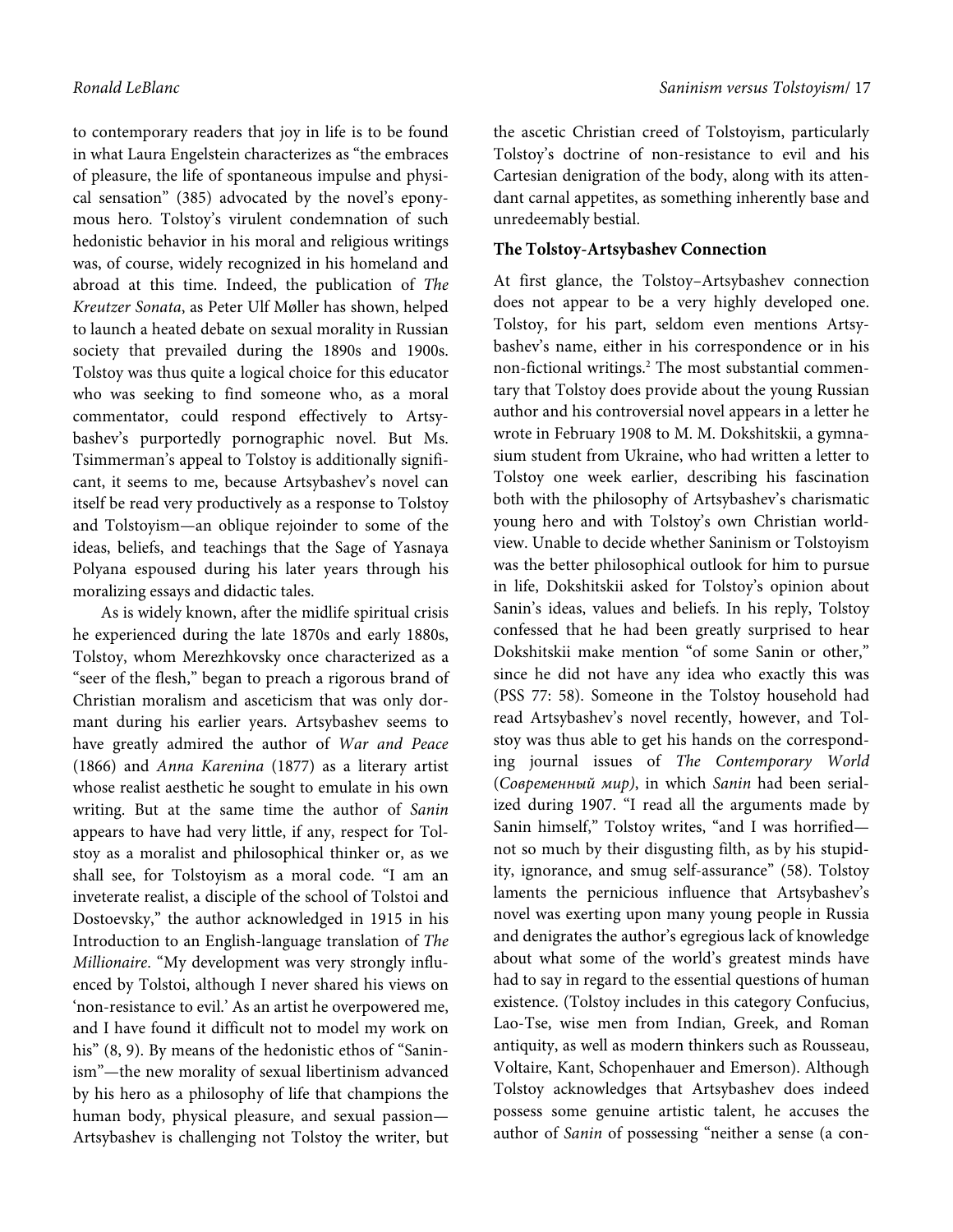sciousness) of what is true nor a true intellect" (59). "So that there is not even a single true human emotion portrayed," Tolstoy complains. "Instead only the most base animal urges are portrayed" (59). In an effort to help Dokshitskii decide correctly which of the two philosophies of life is the better one to follow— Saninism or Tolstoyism—Tolstoy promises to send him a copy of A Circle of Readings (Круг чтения, 1904- 1908), the collection of uplifting moral thoughts from various writers and thinkers that Tolstoy had compiled for The Intermediary (Посредник). He also advises Dokshitskii to read the Gospels.

Tolstoy likewise makes some highly disparaging remarks about the author of Sanin in a short essay, titled "On Insanity" ("О безумии," 1910), in which he expresses deep concern over the increasing number of suicides that are being committed by young Russians. Tolstoy blames this wave of contemporary "insanity" the veritable epidemic of despair and depression he has been observing among members of the younger generation in Russia—in large part on the diet of lurid works of contemporary literature by decadent modernist writers (such as Sologub, Andreev, and Shestov) that so many young Russian readers were, at the time, greedily consuming. Tolstoy alludes to the letter he had received recently from Dokshitskii, "one which asks: Whom is one to believe—Christ from the Gospels or Sanin from Artsybashev's novel? And it is obvious that the sentiments of the author of this letter lie on Sanin's side." Dokshitskii's sentiments, according to Tolstoy, maintain that

there is no meaning in life; for truly educated people, there is not and there cannot be any such meaning. But there is evolution, which is unfolding according to the laws discovered by a science that in our time has already completely removed the old, backward conceptions about the soul, God, and similar superstitions about the purpose of man and his moral obligation. (PSS 38: 400)

"All of that is old and outdated," Tolstoy says when mimicking this youthful, secular, modernist view of human life. "What we need is a new definition of the meaning of life, a modern one of the sort that would accord fully with Darwinism, with Nietzscheanism, with the very latest understanding of life. We need to think up a whole new explanation of the meaning of life, one where only the laws of matter, followed in infinite time and space, would be acknowledged as the foundation for everything" (400-401). Tolstoy identifies the leading ideologues for the current "lost generation" of Russian youth as Darwin, Haeckel, Marx, Maeterlinck, Hamsun, Weininger, and Nietzsche; it is their godless ideas, he insists, that are driving more and more young people in Russia to despair and ultimately to suicide. This moral decline, this widespread "insanity," Tolstoy asserts, appears to be the terribly steep price that is now being paid in turn-of-the-century Russia for the material and scientific "progress" that has been advocated as part of the process of modernization (401).

#### **Tolstoyan Non-Resistance to Evil**

Tolstoy's angry, negative reaction to Sanin—as a salient example of the kind of work of contemporary literature whose nihilistic philosophy, in his opinion, was poisoning the minds of educated young Russians—seems entirely understandable, especially when we consider that much of Artsybashev's novel can itself be understood as a response to some of Tolstoy's own most cherished ideas, beliefs, and teachings late in his life. Indeed, Boele asserts that Tolstoyism—along with socialism, asceticism, and Christianity—constitutes one of the primary targets of the author's criticism in Sanin (5). Among the more obvious of the "Tolstoyan" targets one finds in Artsybashev's novel is, of course, Tolstoy's signature doctrine of non-resistance to evil, which is preached so vigorously in, among other places, The Kingdom of God is Within You (Царство божие внутри вас, 1893), and which came to serve as a central tenet of Tolstoyism. The "Christian non-resistance religion of Tolstoy," according to one critic at the time, was one of the great ideas, dominant in contemporary Russian literature and culture, against which a marked revolt was launched in Russia during the post-1905 period, a revolt in which Artsybashev's novel actively partakes (Phelps 248).

In Sanin, Captain Von Deitz, a tall, skinny army officer, explicitly purports to be—and is widely considered by other characters in the novel to be—an "admirer of Tolstoy" (1: 259), if not in fact an actual "Tolstoyan disciple" (толстовец) (164). In addition to his distinctively foreign, non-Russian name and the obvious irony of having a soldier parading around as a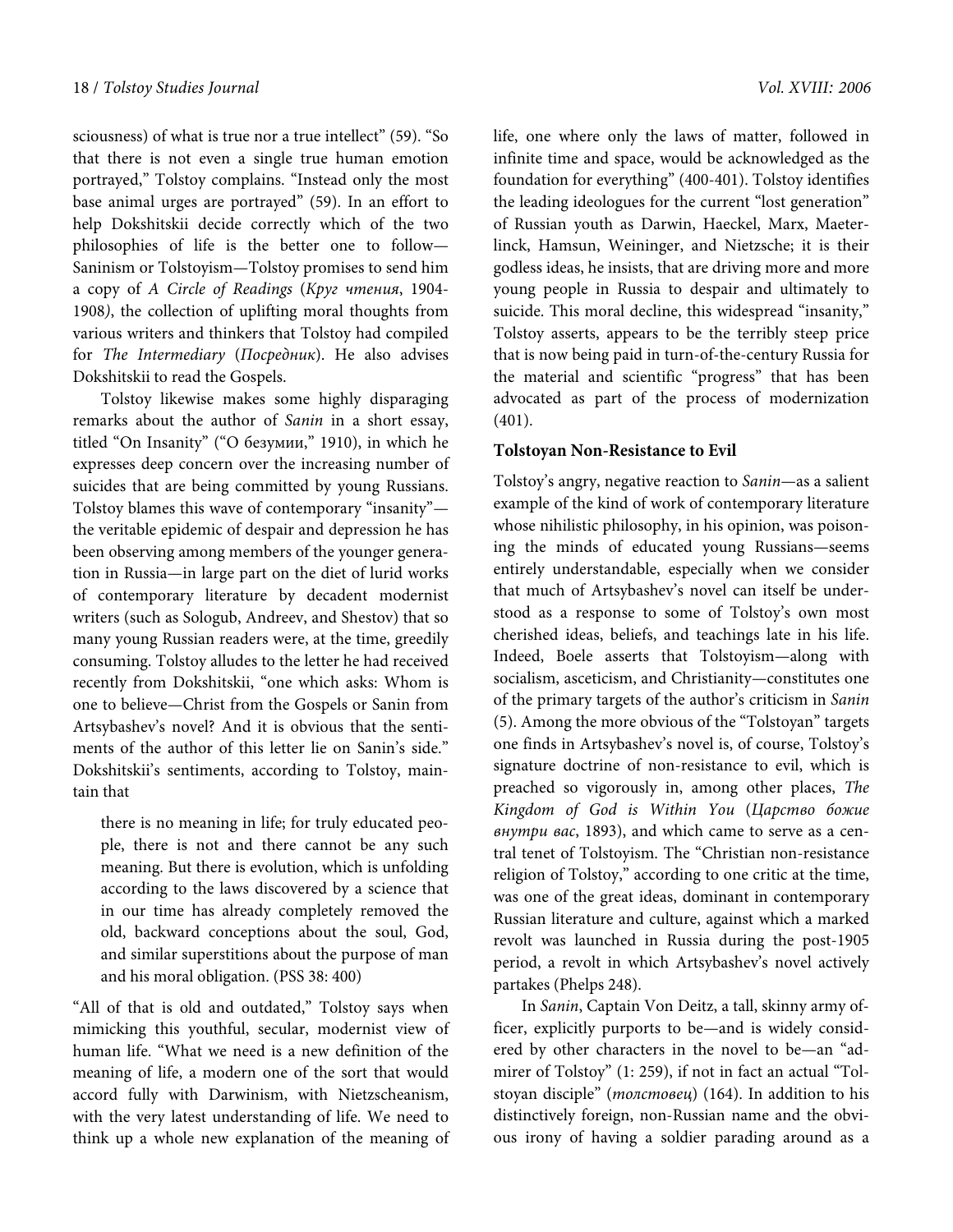Christian pacifist, Von Deitz serves as a caricature of Tolstoy's moral teachings in several other respects as well.<sup>3</sup> For instance, early in the novel he brings a Tolstoyan pamphlet, titled "About Women" (О женщинах), to one of his fellow officers, the womanizing Zarudin. When one of the young men present proceeds to denigrate women as the "female beast of the species" (165) and insists upon considering them subhuman creatures, as simply "naked, pink, plump monkeys without tails" (165), Von Deitz indicates his approval of this highly insulting, misogynistic opinion of women by observing with pleasure, "Well said!" Ivanov then chimes in by comically reversing the famous New Testament line by Matthew that serves as the epigraph for Tolstoy's The Kreutzer Sonata: "I say unto you that any woman who looks at a man with lust has already committed adultery with him in her heart" (166). The narrator informs us that Von Deitz bursts into hoarse laughter at this sarcastic gender inversion of Christian—and, more specifically, Tolstoyan—sexual morality, disappointed that he had failed to say anything nearly as witty and clever himself.

Von Deitz, however, seriously discredits the Tolstoyan doctrine of non-resistance to evil mainly through his willingness to serve as a second for Zarudin, the recently insulted army officer who challenges Sanin to a duel. When Von Dietz and his colleague Tanarov appear at Sanin's home the next day and perform what Artsybashev's narrator characterizes as "the ridiculous formalities of artificial ceremony" (257), Sanin stuns both of his unbidden visitors by announcing that he categorically refuses to fight a duel. Von Deitz, whose Tolstoyan belief in non-resistance to evil has clearly been trumped in this instance by his loyalty to his close friend and comrade-in-arms Zarudin, as well as to the military code of honor operative among these young male officers, cries out, quite flustered: "Look here! I can't allow this. You're making fun of us! Don't you realize that refusing to accept a challenge is…why it's…" The narrator describes Von Deitz's physiological reaction to Sanin's reply as follows: "He turned as red as a brick, his dull eyes protruded ferociously yet foolishly from their sockets, and there were traces of foam on his lips" (I: 259). As Phelps observes, "The disciple of Tolstoi sputters with rage because Sanin shows up his inconsistency with his creed" (255). Sanin's response to Von Deitz's angry outburst is to

comment sardonically: "And this man still considers himself a follower of Tolstoy!" (259). Von Deitz may well be correct in his opinion that Sanin, by refusing to accept Zarudin's challenge to fight a duel, is "making fun" of these two army officers who have come to him as seconds. But the more biting mockery at work here, it strikes the reader of Sanin, is the way the author is "making fun" of an alleged disciple of Tolstoy's moral teachings by mercilessly caricaturing him.<sup>4</sup>

A more fully developed critique of Tolstoyism and, in particular, of the central Tolstoyan tenet of nonresistance to evil—occurs a few chapters later when Sanin engages in a conversation with another purported follower of Tolstoy, Yakov Soloveichik. Although Soloveichik, the son of a Jewish mill owner, professes to be a Tolstoyan, he at the same time feels great sympathy for the Marxist program of the Social Democrats. Suffering periodically from depression and entertaining occasional thoughts of suicide, Soloveichik, as a non-violent pacifist, is deeply troubled by Sanin's violent physical attack upon Zarudin, whom he might easily have killed. Soloveichik wonders aloud whether it might not have been better if Sanin had simply suffered Zarudin's insult quietly, without any retaliation. "Perhaps it would have been better for you to have taken the blow?" he muses (282). His suggestion that Sanin adopt a turn-the-other-cheek response to injury prompts Artsybashev's protagonist to inveigh mightily against Tolstoy's Christian notion of nonresistance to evil. "Ah, Soloveichik," he replies with irritation,

That's all old fairy-tale stuff about moral victory! Besides, that story is so primitive…Moral victory consists not in proffering the other cheek, but in being right before one's own conscience…There's nothing more terrible than slavery—and the most terrible slavery in the world is when a man who is totally filled with indignation that violence is being committed upon his person submits to it in the name of something stronger than himself. (282)

Boele insists that Sanin "easily does away with Tolstoy's doctrine of non-resistance to evil by knocking down the conceited officer Zarudin in self-defense" (6). It seems more accurate to say, however, that Sanin dispatches Tolstoy's moral–religious doctrine of nonresistance to evil as much through his words (such as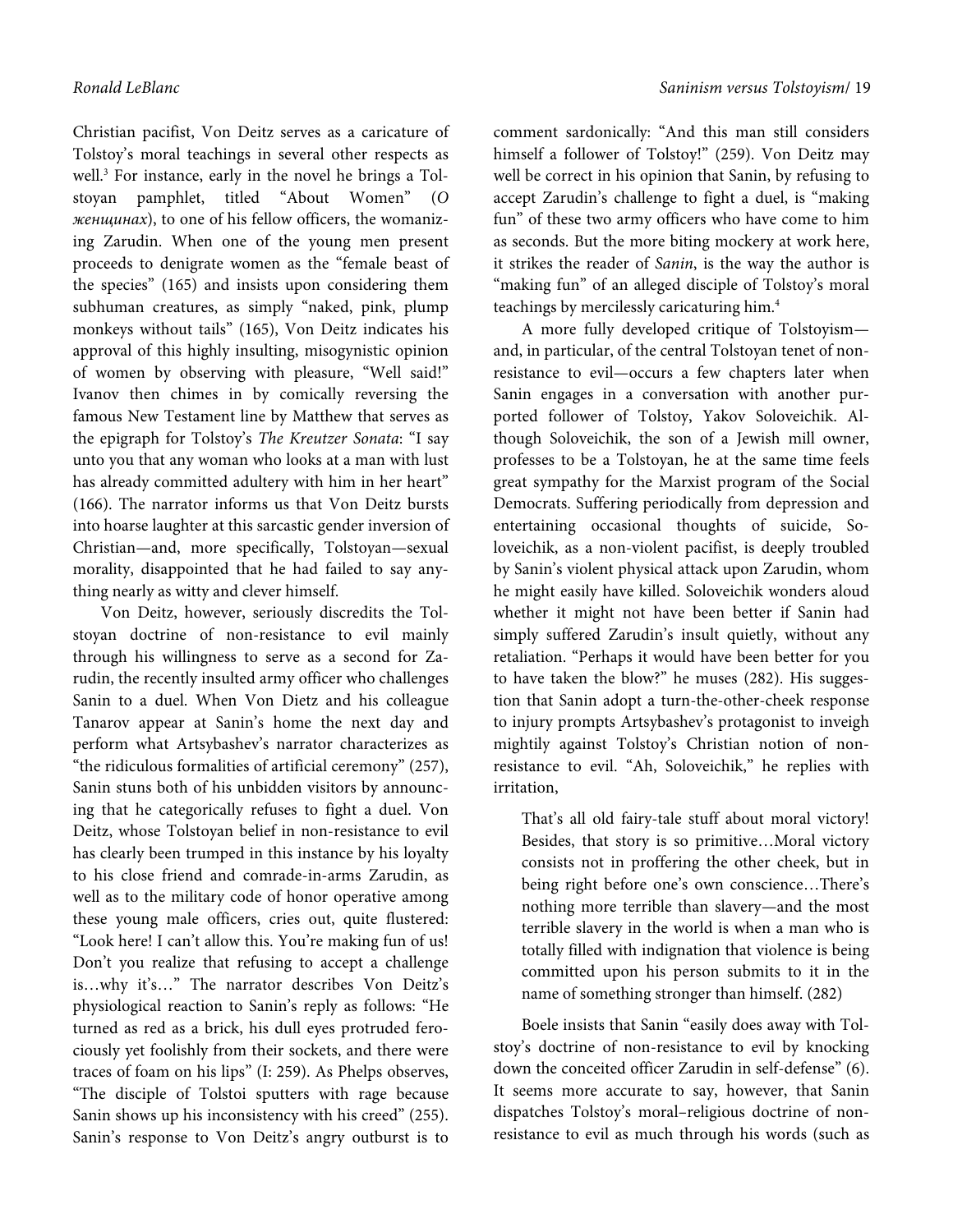his speech here to Soloveichik) as through his deeds (his physical blow to Zarudin's face).

Sanin then relates to Soloveichik how there once was a time when he himself had seriously considered pursuing the Tolstoyan ideal of a selfless Christian life. As a first-year student at the university, Sanin had fallen under the influence of a colleague he greatly admired, a fellow student and deeply committed Tolstoyan named Ivan Lande. Artsybashev just a few years earlier had written an entire story about this fictional character, "Lande's Death" ("Смерть Ланде," 1905), a tale that likewise assumes a critical position toward the Christian principles that underlie Tolstoy's moral– religious teachings, caricaturing Ivan Lande as an ineffectual disciple of Tolstoy and advancing the robust artist Molochaev (a prototype for the hedonistic Sanin) as a positive antipode to Lande's Tolstoyan behavior and religious beliefs. "He was an extraordinary fellow of unassailable power, and a Christian not by conviction but by nature," Sanin explains about his Tolstoyan friend from university days. "In his life he reflected all the essential aspects of Christianity: when he was attacked, he didn't defend himself; he forgave his enemies; he treated every man as his brother; he refrained from sexual relations with women…" (283). Lande's influence upon the young Sanin was so strong during this formative stage of his life, in fact, that on one occasion, when a student struck him in the face, Sanin merely got up silently and walked away. "Well, at first I was terribly proud of what I had done, even, one would have to think, stupidly so," Sanin explains to Soloveichik,

but then I came to hate that student from the bottom of my heart. Not because he had struck me, that wasn't important at all; rather it was because my act had given him inordinate pleasure. Completely coincidentally I noticed what deception I was engaged in. I became absorbed in thinking about it. For two weeks I went around like a madman, and then stopped feeling proud of my specious moral victory. After his first smug taunt, I beat that student to a pulp. Then a fundamental break came between Lande and me. I began to examine his life more clearly and saw that it was terribly unhappy and miserable…the happiness of his life consisted in accepting any and all misfortune without a murmur, and its wealth consisted in even greater and deeper renunciation of all the richness of life. He was a beggar by choice and an impractical dreamer, living in the name of something he himself knew nothing about. (284)

Disenchanted with Lande's Tolstoyan brand of Christian quietism and asceticism, Sanin admits that he loved Lande as a sincere and determined man who did not swerve from the path he had chosen in life. But his worth—like that of Christ—disappeared after his death. "Christ was magnificent," Sanin concludes his speech to Soloveichik, "but Christians are worthless" (285).

#### **Artsybashev's Critique of Tolstoyan Christianity**

The strongest criticism of Tolstoy's moral–religious ideas in Artsybashev's novel, however, occurs not by satirizing advocacy of the Tolstoyan doctrine of nonresistance to evil. The most powerful indictment of Tolstoyism is instead expressed through the author's portrayal of the character Yury Svarozhich, a former student at the technical institute who was recently exiled to his hometown due to his political activities in Moscow. He is the character in the novel who most fully embodies Tolstoyan morality, especially sexual morality. Most critics, following the lead of Omel'chenko, have interpreted Svarozhich—in his role as a foil for Sanin—either as representing the disillusioned post-1905 intellectual who abandons political activism and turns inward for self-examination or as embodying the moral high-mindedness paradigmatic of the radical intelligentsia in late-nineteenth-century Russia who traditionally placed public activism on behalf of the "common cause" high above the more selfish goal of personal enrichment. Yury has been said to reflect, in Luker's words, "the profoundly lifedenying pessimism that sapped the creative strength of so many members of his generation" (84) in the wake of the failure of the 1905 revolution. "He is the typical Russian, the highly educated young man with a diseased will," notes another critic. "He is characterised by that indecision which has been the bane of so many Russians" (Phelps 257). Deeply troubled at the personal level by the inevitability of death and strongly determined to pursue a path toward moral self-perfection by leading a life of self-sacrifice and waging a constant war against his animal impulses, Svarozhich also sounds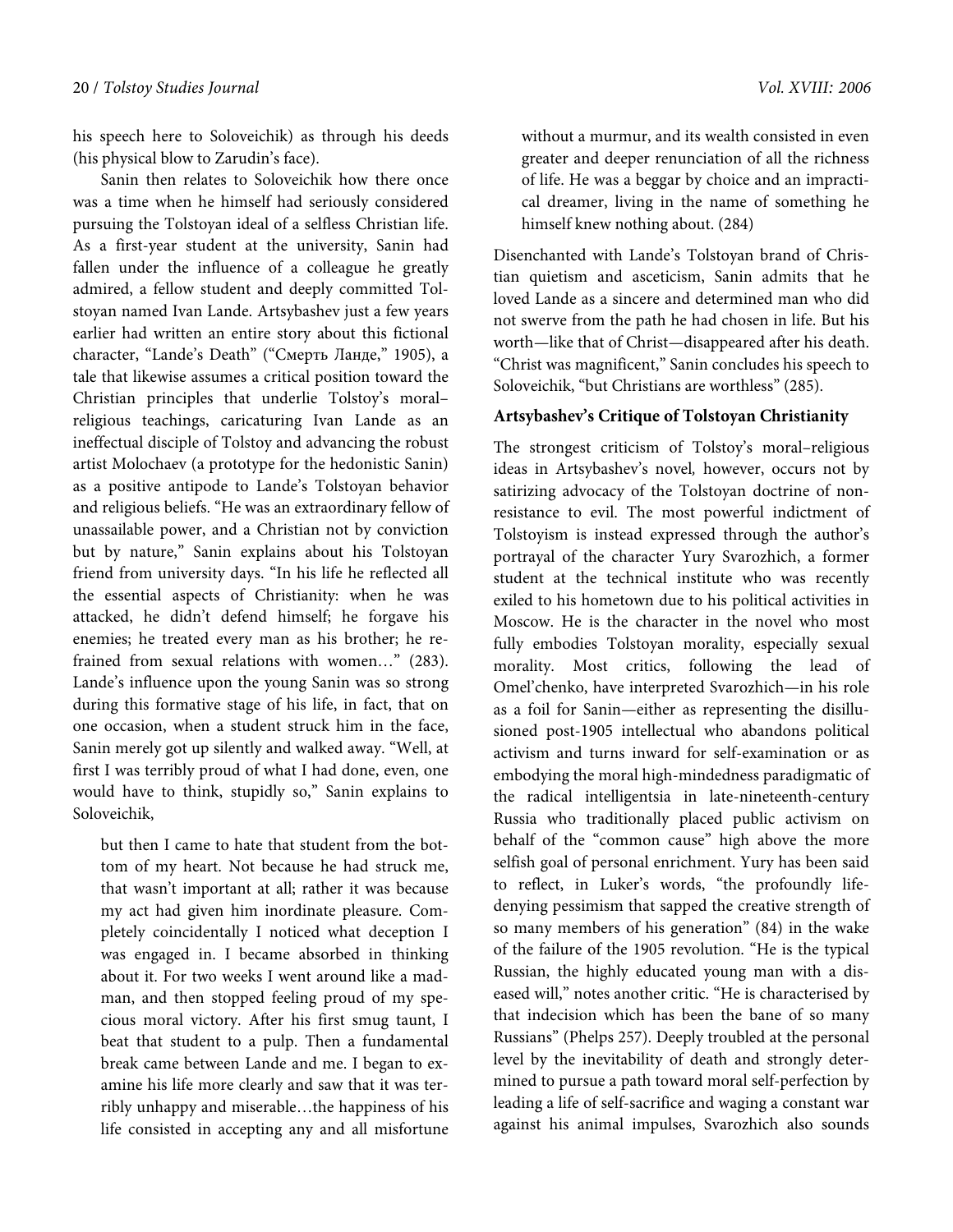very much like one of the young male heroes who can be found in Tolstoy's fiction, if not like Tolstoy himself during his post-conversion years.

As someone who reflects critically upon the meaning of human life, Svarozhich finds himself deeply alienated from the fun-loving Sanin and the other decadent young men who surround him. In a conversation one evening with Von Deitz and Sanin about the historical significance and efficacy of Christianity, Svarozhich objects that "in the struggle with animal instincts, Christianity has proven just as powerless as every other doctrine" (213). Moreover, mainstream Christianity has by now passed from the historical scene and outlived its usefulness, Svarozhich maintains; it has no real future. The drift of this conversation with two putative fellow travelers of Tolstoyism allows Sanin to voice his own Nietzschean (more accurately, Max Stirnerian) brand of virulent anti-Christian sentiment.<sup>5</sup> "In my opinion," he suddenly interjects,

Christianity has played a sad role in the life of mankind. At a time when things had already become really unbearable for human beings and not much more was needed to prompt the oppressed and dispossessed finally to come to their senses and with one blow overturn the impossibly severe and unjust order of things, simply destroying everything that lived off the blood of others, at that very moment gentle, humbly wise Christianity appeared, full of promise. It condemned strife, promised inner bliss, plunged man into sweet sleep, offered a religion of non-resistance to evil, and, to make a long story short, allowed all the steam to escape!…Now centuries will be needed, centuries of endless humiliation and oppression, to arouse the spirit of indignation once more. Christianity has covered over the human personality, which is too indomitable to become a slave, with a detestable mantle and has concealed beneath it all the colors of the free human spirit. It has deceived the strong who could take happiness into their own hands right now, today, and it has transferred the center of gravity of their life into the future, to a dream about something nonexistent, something none of them will ever see. All the beauty of life has disappeared; boldness has perished, free passion has perished, beauty has perished, only obligation remains

and a senseless dream of the future golden age…a golden age for others, of course! Yes, Christianity has played a disgraceful role, and for a long time Christ's name will be a curse upon all mankind! (216-217)

Sanin's explicit characterization here of Christianity as a "religion of non-resistance to evil" clearly identifies the quietist asceticism of Tolstoy and his Tolstoyan followers as the main target of the hero's anger at the way this self-abnegating Christian philosophy of life has robbed human beings of all the pagan strength, vitality, and boldness that, according to Artsybashev and other modern thinkers of the time, greatly enrich human life. Sanin, as Phelps notes, "recognises his natural foe in Christianity, in the person of Jesus Christ, and in His Russian interpreter, Leo Tolstoi" (260).<sup>6</sup>

Tolstoy's main complaint about Sanin was that one finds no restraint of animal appetite—no abstaining from immediate sensual gratification—in the novel's eponymous hero, who appears to fetishize the instinctual reflexes of human beings. "Enjoy yourself to the utmost, and do not worry about anything," according to Dr. Makovitsky, is the sardonic way Tolstoy paraphrases Sanin's credo (Литературное наследство 139). One of Artsybashev's main complaints against Tolstoy's Christian philosophy of self-denial, on the other hand, especially as it is expressed through his portrayal of Yury Svarozhich, appears to have been that such a repressive mentality sought "unnaturally" to extinguish all the natural pagan joy to be found in life. "Nothing that gives pleasure can ever be degrading," Phelps writes when paraphrasing Sanin's hedonistic doctrine, "what is natural cannot be wrong" (259). Tolstoy's pleasure-denying philosophy, on the other hand, preaches that moral conscience (what he refers to as "rational consciousness") must strive to overcome the "animal personality," inherent in every human being, that seeks the gratification of its sensual impulses (26: 313-442). Nowhere is the opposition between Artsybashev's pagan philosophy of self-affirmation and Tolstoy's Christian philosophy of self-abnegation more in evidence than in the contrasting views, actions, and fates of Vladimir Sanin, the author's ostensible mouthpiece, and Yury Svarozhich, the surrogate for Tolstoyan sexual morality in the novel.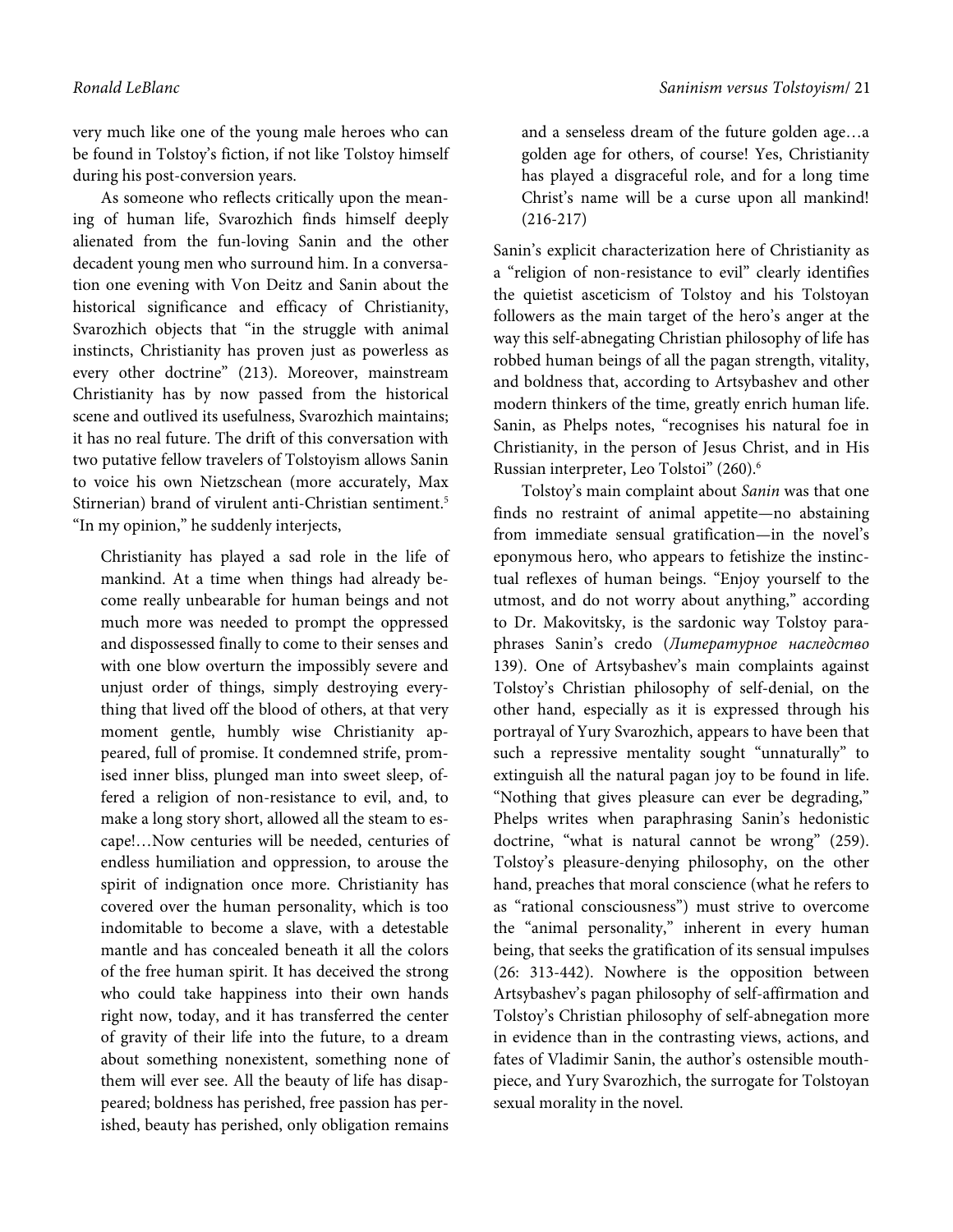Indeed, the narrative structure of Artsybashev's novel, with its central romantic competition waged over the voluptuous Zinaida Karsavina, reads in large part as a contest between these two fictional male characters (Sanin and Svarozhich) as well as the opposing ideologies (Saninism and Tolstoyism) that each represents. Artsybashev's main protagonist is characterized throughout the narrative as a "natural" man whose childhood upbringing and adolescent education were spent apart from his family and without the normal mechanisms of socialization. This, we are told, allowed his soul to develop in a distinctively independent, original, and natural way, "like a tree growing in a field" (35). In social terms, Sanin, as an uninhibited "natural" man, seems unfettered by the demands of his society's conventions or by traditional moral constraints. In terms of his personality and character, Sanin's naturalness manifests itself primarily in an open, accepting attitude toward the physical urges and sensual desires of the human body: Artsybashev's hero champions what Engelstein terms "the cult of happy physicality" (388). Indeed, Sanin seems to possess a nearly unquenchable thirst for the physical pleasures of life, a hearty, lustful appetite that appears fully justified (even mandated) by the hedonistic philosophy of sensual indulgence he espouses. What distinguishes a natural man from mere animals, Sanin explains, is the human need for, and understanding of, sensual gratification:

The more animalistic an animal is, the less it understands pleasure and the less able it is to secure it. It merely satisfies its needs. We all agree that man isn't created to suffer and that suffering isn't the goal of human aspirations. In other words, pleasure is the goal of life…Yes, abstinence is not natural for man, and the most sincere people are those who don't hide their physical lusts…(62).

To live life to its fullest and, in the process, to avoid pain, suffering, and misery, the hedonistic Sanin reasons, "it is necessary to satisfy one's natural desires. Desire is everything: if desire dies in a person, life dies as well; and if he kills desire, he kills himself!" (130). Compare this passionate defense of libidinal desire as the essence of human happiness with the ascetic sentiment expressed by Seryozha Popov, a well-known Tolstoyan: "Not to desire anything—that is happiness" (Пругавин 282).

The opposition between Saninian self-affirmation and Tolstoyan self-abnegation is especially evident in their sharply contrasting views on the morality of drinking alcoholic beverages. Sanin's unbridled lust and passion for life lead him to endorse the use of alcohol, since intoxication, to his mind, liberates a person from the repressive emotional, psychological, and moral fetters that otherwise imprison him or her. "In my opinion, only a drunkard lives life as it should be lived," Sanin states. "A drunkard does only what he feels like doing: if he feels like singing, he sings; if he feels like dancing, he dances; and he doesn't ever feel ashamed of his joy and merrymaking" (84). To the ancient Roman adage (from which his surname may well derive), mens sana in corpore sano, Artsybashev's hero would thus add another: in vino veritas. This endorsement of drinking spirits led one contemporary critic to condemn the heavy-drinking Sanin as nothing more than "an amoral alcoholic" (Омельченко, 36). On the other hand, Tolstoy, as we know, adamantly condemned the use of alcohol, since, to his mind, strong drink kills human reason and deadens one's moral sensibilities. In his essay, "Why Do People Stupefy Themselves?" (Для чего люди одурманиваются? 1890), Tolstoy writes: "Men drink and smoke not to keep their spirits up, not for gaiety's sake, and not because it is pleasant, but in order to stifle conscience within themselves" (27: 282). Beyond all of its addictive qualities, the use of alcohol is a destructive habit, according to Tolstoy, since it leads directly to sexual debauchery by eliminating the moral restraints that are normally in place to harness libidinal desire. "Dissoluteness does not lie in anything physical—no kind of physical misconduct is debauchery," explains Pozdnyshev, speaking for the author in The Kreutzer Sonata. "Real debauchery lies precisely in freeing oneself from moral relations with a woman with whom you have physical intimacy" (27: 17). Where Sanin's followers purportedly established "free love" leagues, where binge drinking, group sex, and other forms of moral libertinism were said to take place, Tolstoy advised his followers instead to create temperance leagues that encouraged abstinence from alcohol and thus from sexual promiscuity (Maude 2:339).

It should not surprise us terribly that for many contemporary Russian readers, especially those of a strong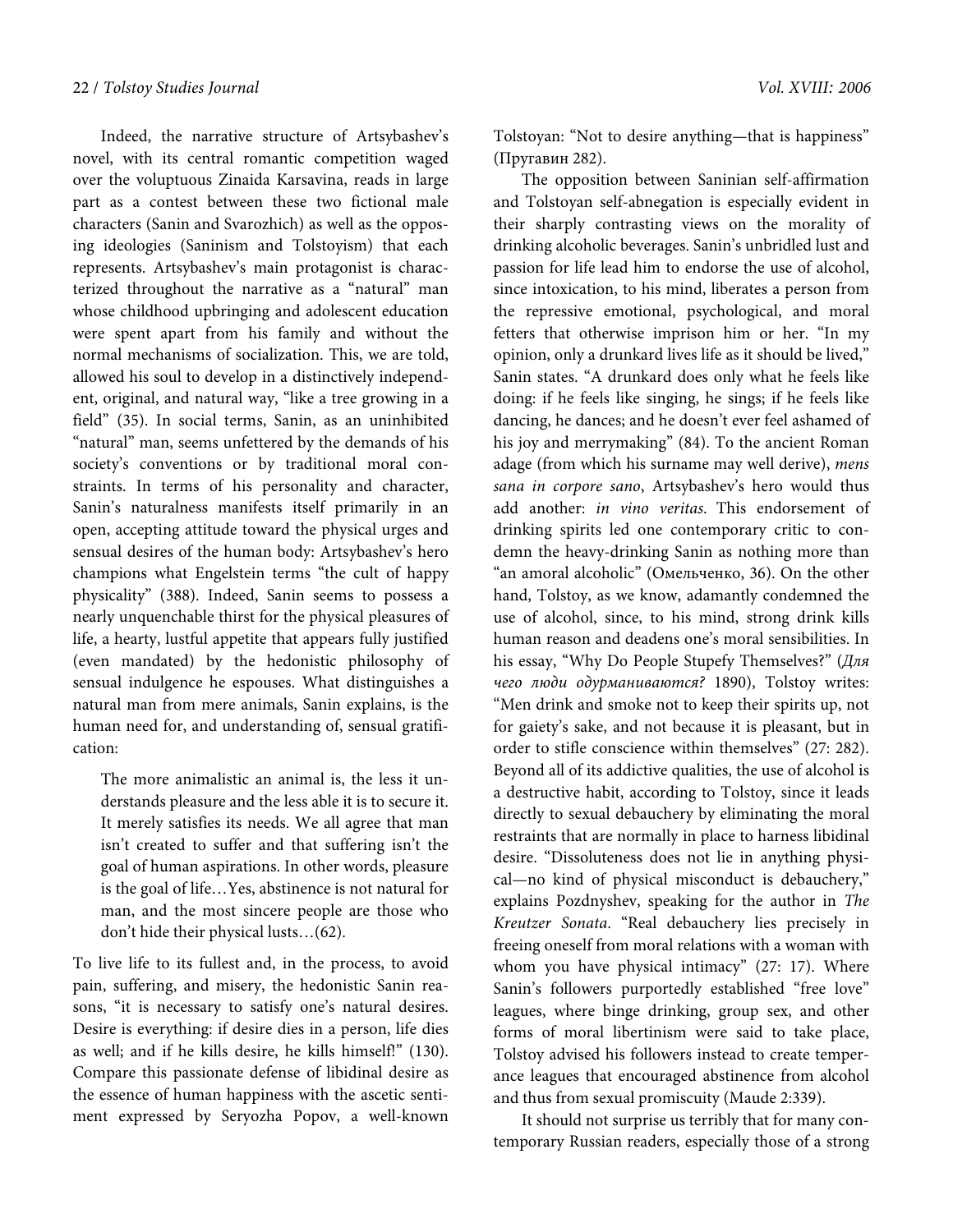Christian bent, Sanin's hedonistic philosophy of carpe diem was seen as posing an extremely grave threat to traditional moral and religious values. Omel'chenko, for instance, referred to Artsybashev's hero, rather disdainfully, as "a missionary of the enjoyment of unrestricted pleasures" (29). Sanin's creator, meanwhile, was condemned by Maksim Gorky, among others, for having written a novel that was considered "an apology for the animal principle in man" (Прокопов 20).

The counterpoint to this Saninian mixture of egoism, eroticism, and Epicureanism in the novel is provided by Yury Svarozhich, whose adherence to Tolstoyan ideas, beliefs, and teachings runs much deeper than that of either Von Deitz or Soloveichik.<sup>7</sup> This is especially true with respect to the Tolstoyan fear of, and disdain for, the human body with its attendant carnal appetites. As I have attempted to show elsewhere, a moral revulsion to sensual pleasure led the apostle of Yasnaya Polyana in his later years to renounce categorically such pleasure-arousing behaviors as drinking alcohol, eating meat (as well as any other luxury food item), hunting wild game and, of course, engaging in sexual intercourse (LeBlanc 147-166). Generalizing from his own personal battle against the pleasures of the flesh, Tolstoy declared war on the human body as a site of irresistible physical temptations that are highly addictive and seriously debilitating. A key moral notion for the post-conversion Tolstoy, consequently, becomes "abstinence" (воздержание), which he considers the necessary first step along the long and arduous path to moral and spiritual self-perfection.<sup>8</sup> Among the characters in Sanin, this Tolstoyan mandate of abstinence from corporeal pleasures is advocated most strongly by Yury Svarozhich, who—much like Tolstoy and his Tolstoyan disciples—subscribes to what Artsybashev's narrator considers a life-denying, repressive moral philosophy that encourages self-abnegation, abstinence, and sacrifice rather than sensual indulgence. Svarozhich, as the epitome of the Tolstoyan moral man, seeks to sublimate and transcend the bodily desires that obstruct him in his quest for moral and spiritual selfpurification.

#### **Yury Svarozhich: The Path of Tolstoyan Abstinence**

The first indications of Svarozhich's adherence to the Tolstoyan ideology of renunciation of the pleasures of the flesh appear in one of the novel's earliest scenes: the picnic outing depicted in Chapters Five and Six. Yury, who has ventured off into a dark, imposing cave together with the beautiful young schoolteacher Karsavina, soon finds himself sexually aroused by her physical proximity:

And suddenly his head began to spin. He cast a sidelong glance at her round sloping shoulders and at her ample bosom, barely covered by her flimsy Ukrainian blouse. The thought that she was, in essence, completely in his power and that no one would hear anything was so strong and unexpected that for a moment everything grew dark before his eyes. But he immediately regained control of himself because he was genuinely and steadfastly convinced that it was abominable to violate a woman and for him, Yury Svarozhich, it was altogether inconceivable. (81-82)

"And instead of doing what at that moment he wanted to do more than life itself, that which inflamed his whole body with strength and passion," the narrator informs us (81), Yury fights back his sexual impulses by engaging in conversation with Karsavina. Even during their walk back to the spot where their group is holding its picnic, however, Yury continues to struggle against his concupiscent desires. "As Karsavina walked ahead," the narrator reports, "Yury noticed her broad, strong hips; once again the same desire took hold of him and it was difficult for him to overcome it…Yury's breathing was labored. He felt intensely pleased, as if he had skirted some abyss, and at the same time felt intensely ashamed" (82-83). The shame Yury feels is due, no doubt, to the fact that he feels himself becoming sexually aroused by the nearness of a pure, innocent young woman, who is very much like his virginal younger sister Lyalya. In accord with the tenets of Tolstoyan sexual morality, Yury will endeavor to replace the sinful passion and libidinal excitation he is experiencing with a more spiritual feeling of compassion and sympathy in his relationship to the women he loves: he will seek to treat them as sisters, not sex objects.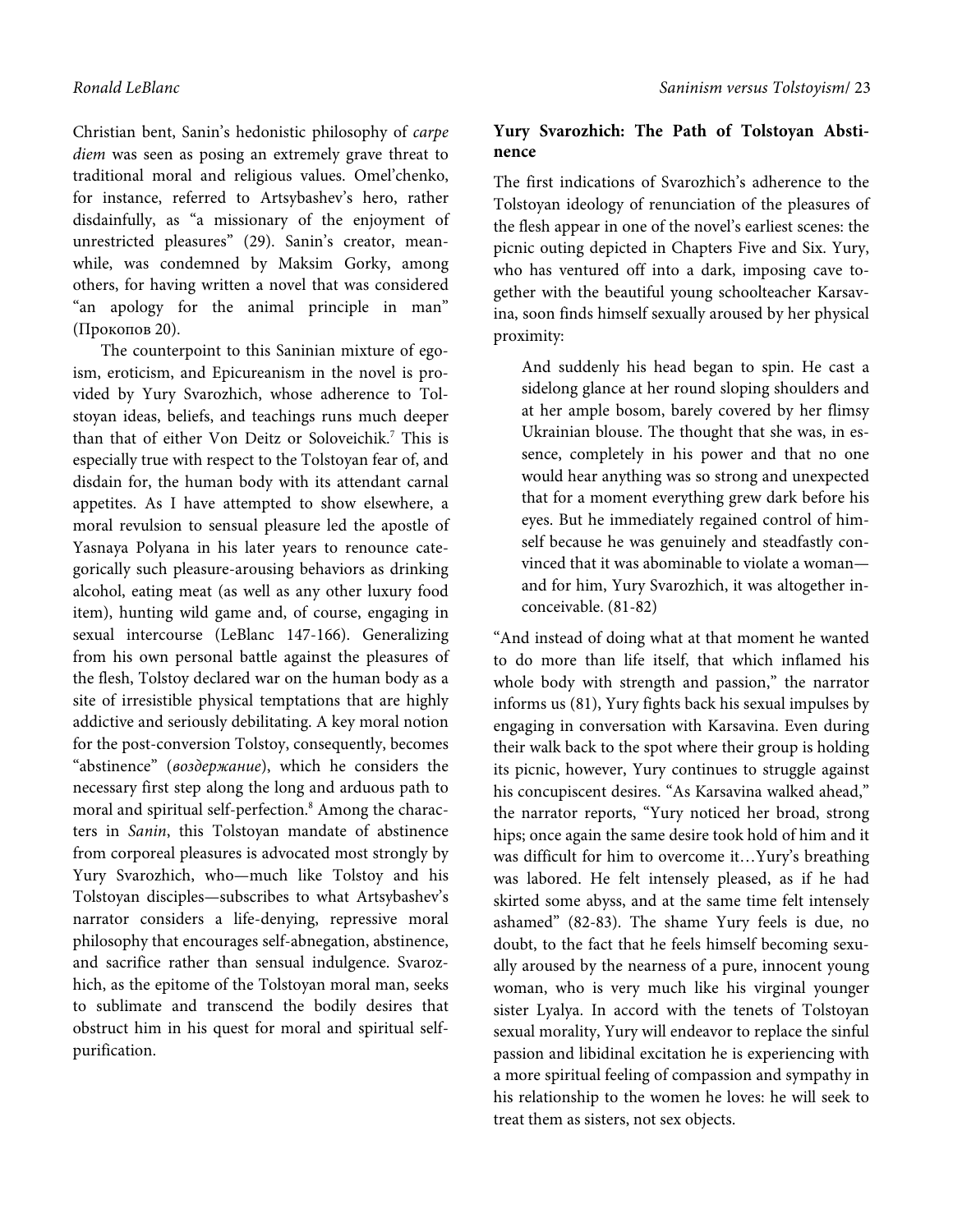Sexual desire nonetheless continues to raise its ugly head for Yury whenever he happens to encounter Karsavina. Svarozhich, however, is shown to be very deeply ensconced in a state of denial as far as his true feelings for this attractive young woman are concerned. As the narrator explains,

Everything he thought about her attractiveness, purity, and spiritual depth was conveyed through her physical beauty and tenderness, but for some reason Yury didn't admit this to himself; he tried to convince himself that he found the young woman attractive not because of her shoulders, bosom, eyes, or voice, but rather because of her chastity and purity. And it seemed easier, nobler, and better for him to think that way, even though it was precisely her purity and chastity that aroused him, inflaming his blood and exciting his desire. From the very first evening he experienced a vague but familiar feeling, although he wasn't fully aware of it at the time: a cruel desire to deprive her of her purity and innocence; this insatiable desire usually arose at the sight of any beautiful woman. (93-94)

Yury's denial of the undeniable sexual attraction he feels toward Karsavina, the narrator explains, leads directly to the repression of his sexual desire for her. This is made evident in the text by the "voluptuous" and "sunny" images of beautiful naked women that begin to visit him at night in his dreams, when the contents of his subconscious mind are able to emerge more freely (103). Indeed, Svarozhich even starts to daydream, fantasizing about how Karsavina would look if she were stripped naked: "Yury thought that if she were suddenly to throw off all her clothes and then, naked, fair, and gay, run through the dewy grass into the mysterious green grove, it wouldn't be at all strange, but splendid and natural; instead of destroying the verdant life of the dark garden, it would only enhance it" (110). For the most part, however, Yury manages to dispel such erotic pagan fantasies, even if at times he clearly envies Sanin's ability to trust his bodily urges and indulge them freely.<sup>9</sup> Placing his trust in the judgment of his rational consciousness over the instinctual promptings of his animal personality, Svarozhich rationalizes his nearly anhedonic fear of bodily pleasure by dismissing Sanin's pagan enjoyment of life as mere "animalism" (животность). "Life is sensation," Yury

reasons, "but people aren't thoughtless beasts; they must direct their desires toward the good, and not allow those desires to gain control over them" (150). To Svarozhich's mind, therefore, the libertine Sanin is nothing but "a repulsive, vulgar man" (141), while the philandering Ryazantsev, his sister's fiancé, is similarly dismissed as simply "a filthy animal" (143).

Despite what Svarozhich's rational consciousness might tell him about the need to sublimate his libidinal energies and channel them toward a higher moral good, his sexual repression has led to his emotional life becoming increasingly gray, lifeless, and empty. "There was no spark in his life," the narrator comments. "He was on fire only at those times when he felt healthy and strong, and was in love with a woman" (198). Although Yury prides himself on the fact that he is decidedly unlike the other young men in his social milieu, he also realizes that the ideas, values and behaviors of Sanin, Ryazantsev, Novikov, and the other robust young males in his hometown are having a decidedly deleterious effect upon him. "They're far removed from tragic selfflagellation," he muses. "They're as content as the triumphant swine of Zarathustra. Their whole life is contained within their own microscopically small egos; and they're even infecting me with their vulgarity. Does not he who keeps company with wolves begin to howl like a wolf himself? It's only natural!" (203). In the face of the rampant Darwinian, Nietzschean, and Stirnerian male thinking that surrounds him, with its underlying Saninian credo of hedonism, Yury stubbornly struggles to cling to his core Tolstoyan beliefs. "To live and to sacrifice!" he tells himself. "That's genuine life!" (204).

All it seems to take is physical nearness to the alluring Karsavina, however, to erode further Yury's already waning enthusiasm for Tolstoy's teachings about ascetic self-denial, especially since Karsavina's reciprocal attraction toward him has now become quite evident. "Everything was drowning in a surge of such voracious happiness that he felt as if he were a bird soaring high above the trees into the sunlit blue sky," the narrator reports shortly before Yury and Karsavina share their first kiss. "All day his heart was so light and he felt such strength in his body that every movement brought him fresh, absolute pleasure" (312). Later that same evening, by which time Yury's body, we are told, has become increasingly "tense, strong, vigorous, and confident" (318), Svarozhich appears to be on the verge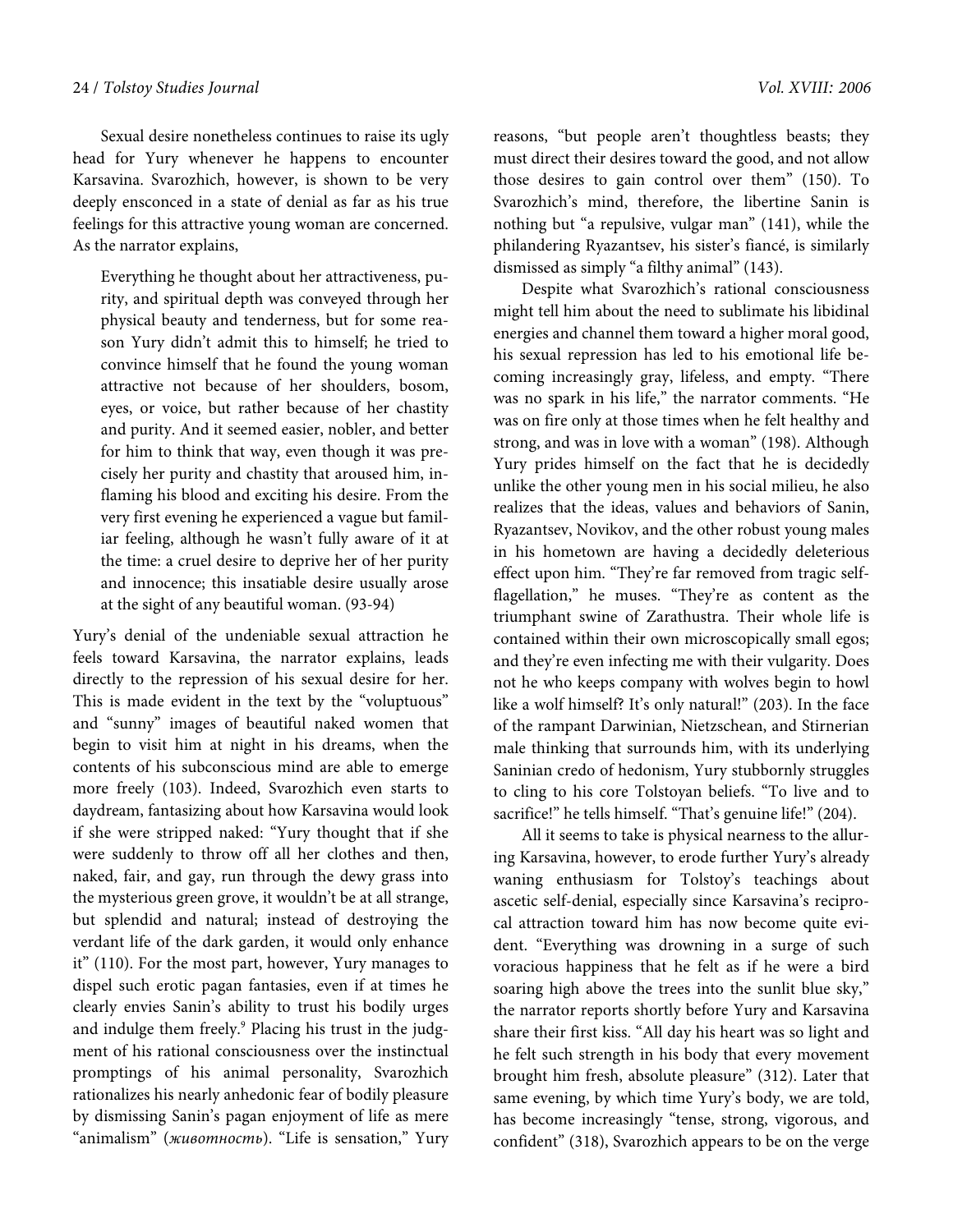of consummating, at long last, his burning sexual passion for Karsavina:

In the pale moonlight he found her hot, soft, passionate lips and began to press on them deliberate, demanding kisses from which white-hot, glowing iron seemed to scorch their languorous bodies. It was a moment of total madness governed only by powerful animal instinct. Karsavina didn't resist; she merely trembled when Yury's hand tenderly yet audaciously touched her legs as no one ever had before. (318-319)

"All of a sudden Yury asked himself in horror: What on earth am I doing?" the narrator reports (319). Highly distraught and overpowered by the realization that what he is about to do is morally repulsive, Yury abruptly relents in his sexual pursuit of Karsavina. "Well, what of it?" Yury rationalizes to himself later that night as he returns home in the darkness.

Was it absolutely necessary to defile this pure, holy young maiden? Did it absolutely have to end as it would have ended if any other vulgar man would have been in my place? Let her be! It would have been so repulsive; thank God I turned out to be incapable of it! It's all so vile: on the spot, almost without words, like a beast!" He thought, already with a feeling of disgust, about what had just recently filled him with such strength and happiness. But inside something still gnawed and tore at him in his impotent anguish, causing him mute and painful shame. (320)

The narrator's portrayal of Yury's inner turmoil here suggests rather strongly that this young man's choice of sexual retreat may well have been due less to any loyalty or devotion he may have felt toward Tolstoy's moral teachings than to a fear of his own body and its carnal appetites. Performance anxiety and fear of impotence (as an inexperienced male heterosexual lover), not "rational consciousness" as a Tolstoyan moral man, it could be argued, are what actually prevent this sexstarved young man from making love at last to the alluring, sexually aroused, and ostensibly willing Karsavina. Luker suggests as much when he writes that Yury "failed sexually" in this scene (85).

#### **Saninian Hedonism: Unleashing the Beast of Sexual Passion**

Sanin quickly avails himself of Yury's lost sexual opportunity with Karsavina when he offers to escort her home—initially on foot and then later by boat—from the monastery late that same night. Many critics have interpreted as a rape scene the episode of sexual seduction in the rowboat when Karsavina submits to the power of Sanin's passionate yearning for her. They may well be correct in their reading of the scene, yet the narrator, for his part, seeks to make it clear that Karsavina had remained sexually excited following her interrupted, unconsummated tryst with Svarozhich earlier that same day. "And for the hundredth time she recalled with the most profound rapture the incomprehensibly enticing sensation she had experienced in submitting to Yury for the first time," the narrator reports (330). During her trip home with Sanin, whose mere physical closeness produces "a sense of unfamiliar excitation" within Karsavina (333), her state of unfulfilled sexual longing persists, growing even stronger: "She felt an irresistible but only dimly conscious desire to let him know that she was not always such a quiet, modest young woman and that perhaps she was altogether different, both naked and shameless. She felt excited and elated as a result of this unfulfilled desire" (334-335). As she listens to Sanin while he shares with her his original, unorthodox views about such issues as the chronic indecisiveness and melancholia suffered by young Russian intellectuals like Svarozhich, the denigration of the body and stigmatization of physical desires one observes within contemporary Russian society, and the possibility of people enjoying the kind of love that is free of fear, jealousy or slavery, Karsavina suddenly realizes that "before her lay an entire world of original feelings and powers unknown to her; all of a sudden she felt like reaching out to it…a strange excitement overcame her whole body and manifested itself in nervous trembling" (338). When the carnal seduction does take place at last, we are told that Karsavina felt and understood with her entire being Sanin's strong sexual yearning for her and that she was "intoxicated" by it (338). "She was suddenly submerged in an incomprehensible loss of will," the narrator explains. "She relaxed her arms and lay back, seeing and recognizing nothing; with both burning pain and agonizing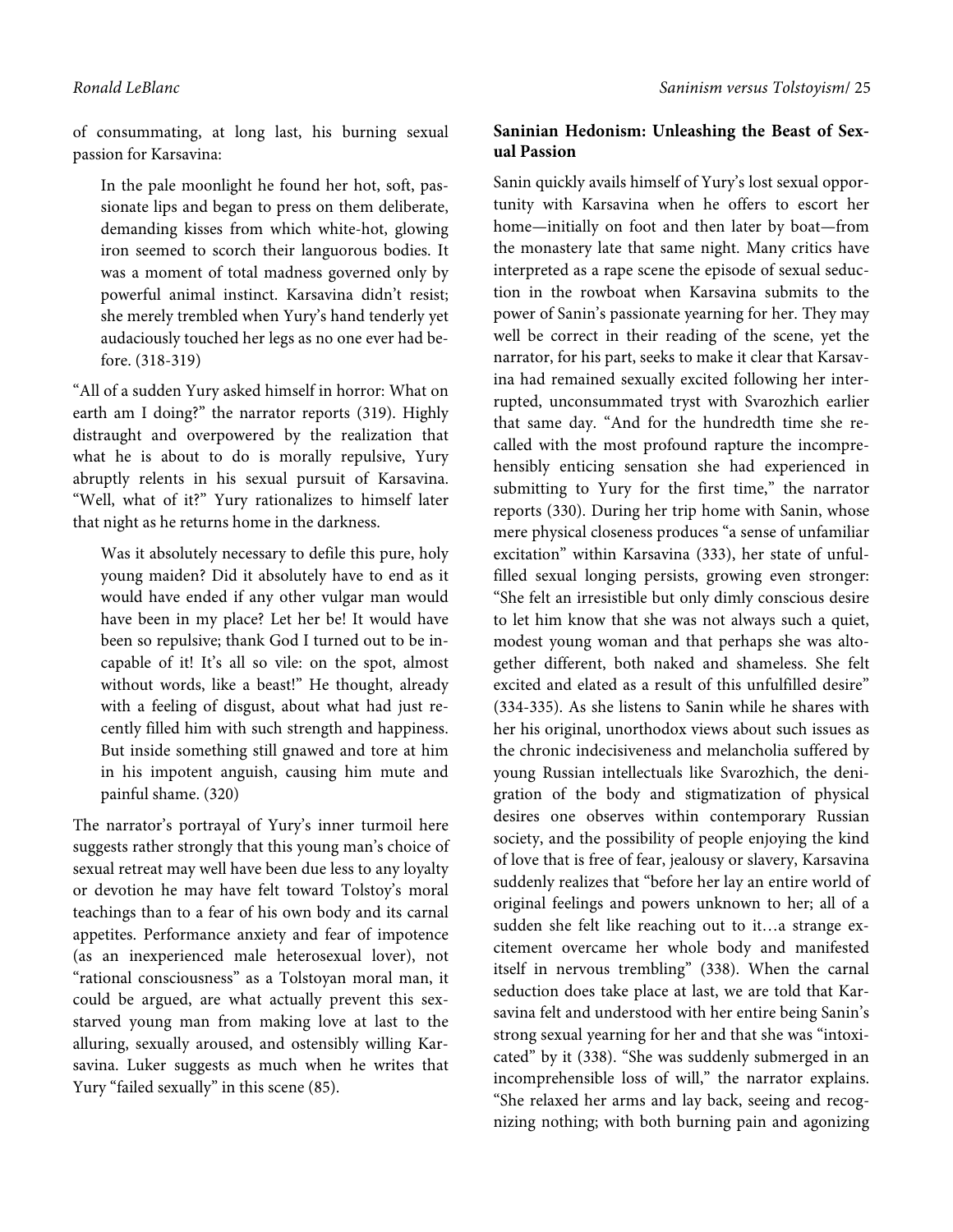delight she surrendered to another's strength and will those of a man" (339).

Although genuine tears will subsequently be shed and bitter regret will be felt at the loss of her virginity (as well as at her betrayal of Yury's love), Karsavina is shown to lack the strength of will to push Sanin away during their sexual encounter in the rowboat. "She didn't defend herself when he began kissing her once again," the narrator informs us,

she welcomed this burning new delight almost unconsciously, with half-closed eyes receding ever deeper into a new and enigmatically enticing world that was still strange to her. At times she seemed not to see or hear or feel anything, but each of his movements, each force exerted on her submissive body she perceived with extraordinary piquancy, with mixed feelings of humiliation and eager curiosity. (340)

This scene of purported sexual assault, Boele argues, "is intended to suggest that Karsavina enjoys the experience and is initiated into a new, more 'natural' way of life. Functionally speaking, Sanin is only an instrument designed to demonstrate the superiority of a higher truth. His unpretentious enjoyment of life is clearly presented as an example to all" (6). Engelstein interprets the scene similarly: "In the soothing lull of a warm summer night, with no desire for commitment or sense of remorse, Sanin enjoys a momentary connection with another man's sexually frustrated sweetheart. Indeed, his special role in the narrative is to convince young women who have succumbed to desire that their impulses have improved rather than degraded them" (385).

The sexual aggressiveness that Sanin demonstrates in this scene is thus intended for the edification not merely of the novel's male readers, but the female ones as well, as Engelstein argues, since Artsybashev seeks in Sanin to vindicate "women's capacity for sexual pleasure" (397).<sup>10</sup> Like so many of the other young people in the town who fall under the bewitching spell of Sanin's charismatic personality, Karsavina views the events of this fateful night as "some powerful intoxication" (344) that suddenly overcame and transformed her. Later, when she finds herself in a more sober and reflective state of mind, she will return to her conventional morality and feel guilty that she, "a vile, depraved creature" (351), surrendered her virginity to Sanin that night. If one of Sanin's most important roles in Artsybashev's novel is to propagandize a new, more genuine and individualistic way of being in the world, then in the case of Karsavina his efforts have not been entirely successful. "However great Sanin's desire to propagandize his fellow-men in the way of true being," Luker writes, "his words have no more than a temporary effect on them, and to a man they fail to emulate him" (94). The same is true, of course, for the female characters in the novel. As Phelps notes, "It is clear that Artsybashev believes that for some time to come women will not accept the gospel of uncompromising egoism" (257). Although female characters like Zinaida Karsavina and Lida Sanina can be true to themselves temporarily, they cannot "be so for good, because like the vast majority they eventually succumb to the flabby mediocrity of their convention-bound lives" (Luker 94).

Yury Svarozhich, we soon learn, fatally shoots himself, not because Karsavina had betrayed him (he appears not to have been aware that she submitted to Sanin's sexual advances in the rowboat that fateful night), but because he had become increasingly alienated and depressed as a result of leading a loveless, celibate life that was bringing him nothing but misery. The proverbial final straw seems to have been the mockery of Yury's moral indecisiveness and incessant self-questioning by Sanin's protégé Ivanov at the drinking party held at the nearby monastery on the very same evening when Svarozhich failed to act "like a beast" toward Karsavina (that is, failed to unleash his repressed sexual passion for her). When asked by Yury where he thinks happiness lies, Ivanov responds, "Well, certainly not in whining all one's life and asking oneself at every step: 'I just sneezed. Oh, was it a good thing I did? Did I harm anyone by doing so? With this sneeze of mine did I fulfill my destiny?'" (323). The narrator later reports that "Yury felt that there was some truth in Ivanov's mockery" (324). Sanin likewise mocks Svarozhich's romantic weariness of spirit that same evening while verbally seducing Karsavina in the rowboat. "You think that a man who's morally discontented, who regards everything with trepidation, is not simply unhappy and pathetic but some kind of special, sublime, even perhaps powerful person!" Sanin says to her. "You seem to think that the endless contemplation of one's actions is an attractive trait that permits a person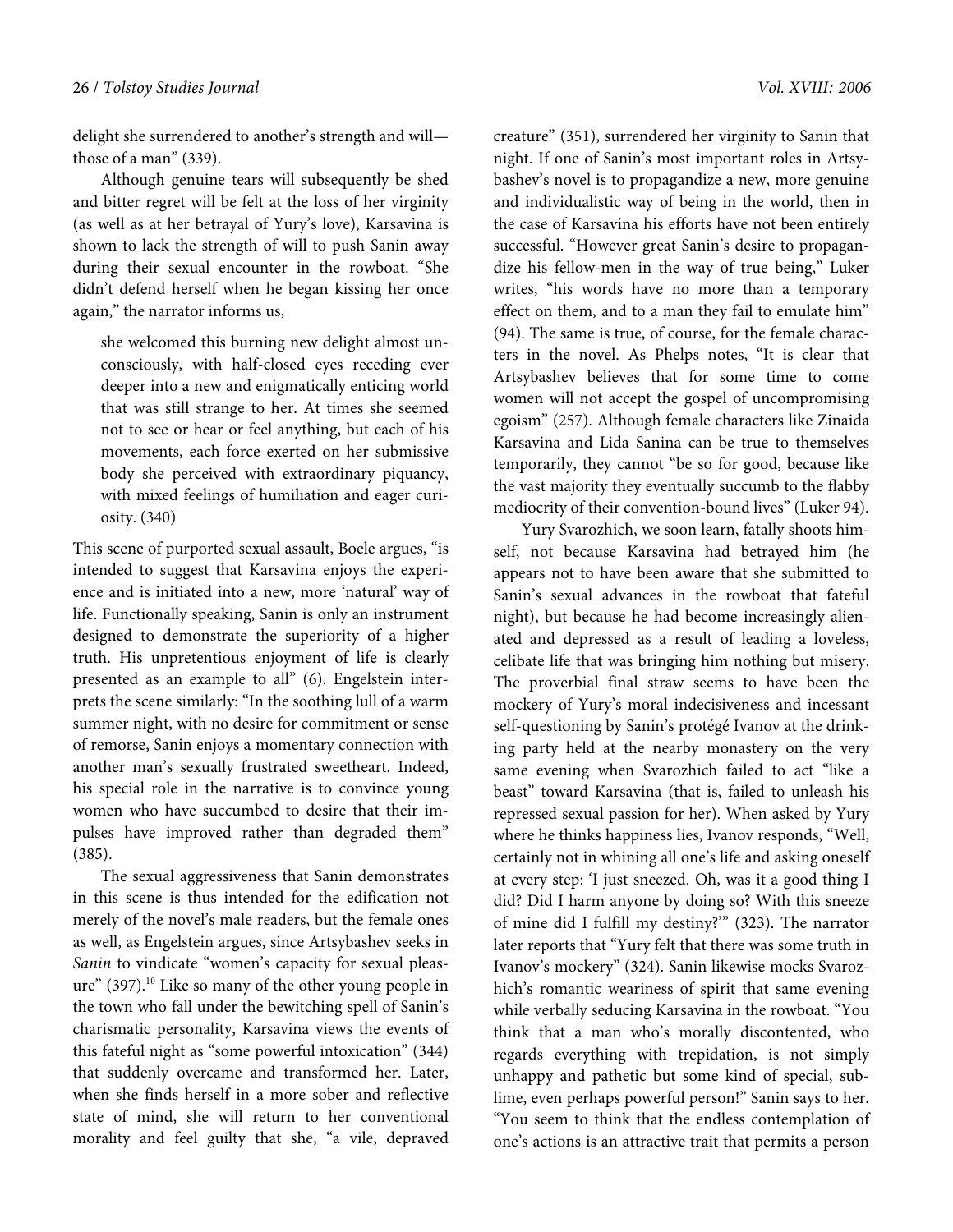to consider himself better than other people and confers the right not so much to compassion as to respect and love" (335). Svarozhich's emotional discontent and mental depression, Artsybashev's hero seems strongly to suggest, could very well be cured by a healthy dose of Saninian hedonistic fun: that is, by some liberation from his chronic sexual repression.

Feeling in Sanin's presence the nearness of "something new, interesting, and exciting" (335), Karsavina listens attentively as he provides a lengthy historical explanation of how modern intellectuals like Svarozhich have come to resemble Hamlet: that is, their wills are chronically paralyzed and atrophied due to excessive self-reflection and lingering self-doubt. "There was a time when man lived a narrow, brutish life, never considering what he did and felt or why," Sanin explains.

This was followed by an era of conscious life, and its first stage was the reevaluation of all feelings, needs, and desires. Yury Svarozhich stands precisely at this stage; like the last of the Mohicans, he represents this period of human development as it recedes into eternity. Like every final manifestation, he has absorbed into himself all the essences of his age and they have poisoned him to the depths of his soul. He has no life as such; everything he does is subject to endless reconsideration: is it good? isn't it bad? He's developed this trait to the point of absurdity…The fact is that there are many people like this; they constitute a majority. Yury Svarozhich is an exception only insofar as he's not as stupid as the rest and this struggle with himself has not assumed so ridiculous a form but at times even a genuinely tragic one. A man like Novikov merely grows fat on his doubts and sufferings like a hog locked in a pigsty, but Svarozhich really carries catastrophe around with him in his heart. (335-336)

According to Sanin, brooding intellectuals like Yury Svarozhich, who are deeply dissatisfied with life, are simply "afraid to live" and "afraid to feel" (337). They spend their lives in emotional prisons of their own making, slavishly subordinating the body to the spirit and stigmatizing their natural physical desires as despicable bestial urges because they have become ashamed of them. For Sanin, man is—or ideally ought to be—not a repressed, fearful moralist like Svarozhich, but rather "a harmonious combination of body and spirit" (336). As Luker observes, "by making spontaneous, passionate love to Karsavina, he [Sanin] has implicitly passed sentence on the vacillating, introspective Iurii" (94). In a novel whose appeal to contemporary Russian youth seems to have been predicated less on its eroticism per se than on what Naiman calls its "pretense to ideological coherence" (48), the eponymous hero of Sanin offers a radically new sexual ethos that is designed to supplant not only the Marxism of dispirited young Russian revolutionaries, but also the Tolstoyism of repressed, self-abnegating moralists such as Yury Svarozhich.

#### **Artsybashev: Contra Tolstoy and Tolstoyism**

The anti-Tolstoyan subtext in Artsybashev's novel, as we have seen, is most evident in the author's attack upon two ideological positions that are closely associated with Tolstoy's moral teachings: (1) a Christian form of moral-religious belief that advocates nonresistance to evil, and (2) a Cartesian dualism that denigrates the body and its carnal appetites as entities that are irredeemably bestial, while exulting the soul or spirit as constituting what is distinctively noble and "human" about human beings. There are numerous other textual elements found in Sanin that could likewise be read as critiques of Tolstoyan ideas: for example, the incestuous sexual attraction that Sanin feels toward his sister Lida (which parodically inverts Tolstoy's injunction in his "Afterword to The Kreutzer Sonata" that young husbands and wives, if they must marry at all, should strive to live together chastely, as brothers and sisters, in their conjugal unions (27: 82- 92); Sanin's diatribe against those who would transform the world into a "monastic barracks" (52) and annihilate all individualistic personality; the jilted Novikov's decision, after his hopes for personal happiness with Lida have temporarily been dashed, to dedicate his life to helping other people by volunteering to participate in the famine relief effort; the dark pessimism and morbid cynicism about the life of the spirit that are expressed during Semyonov's deathbed scene (which contrast sharply with the epiphanic moments of moral transformation and spiritual redemption that Ivan Ilych, Vasily Brekhunov, and other characters in Tolstoy's later works of fiction experience while dying); and Yury Svarozhich's increasing doubts about sexual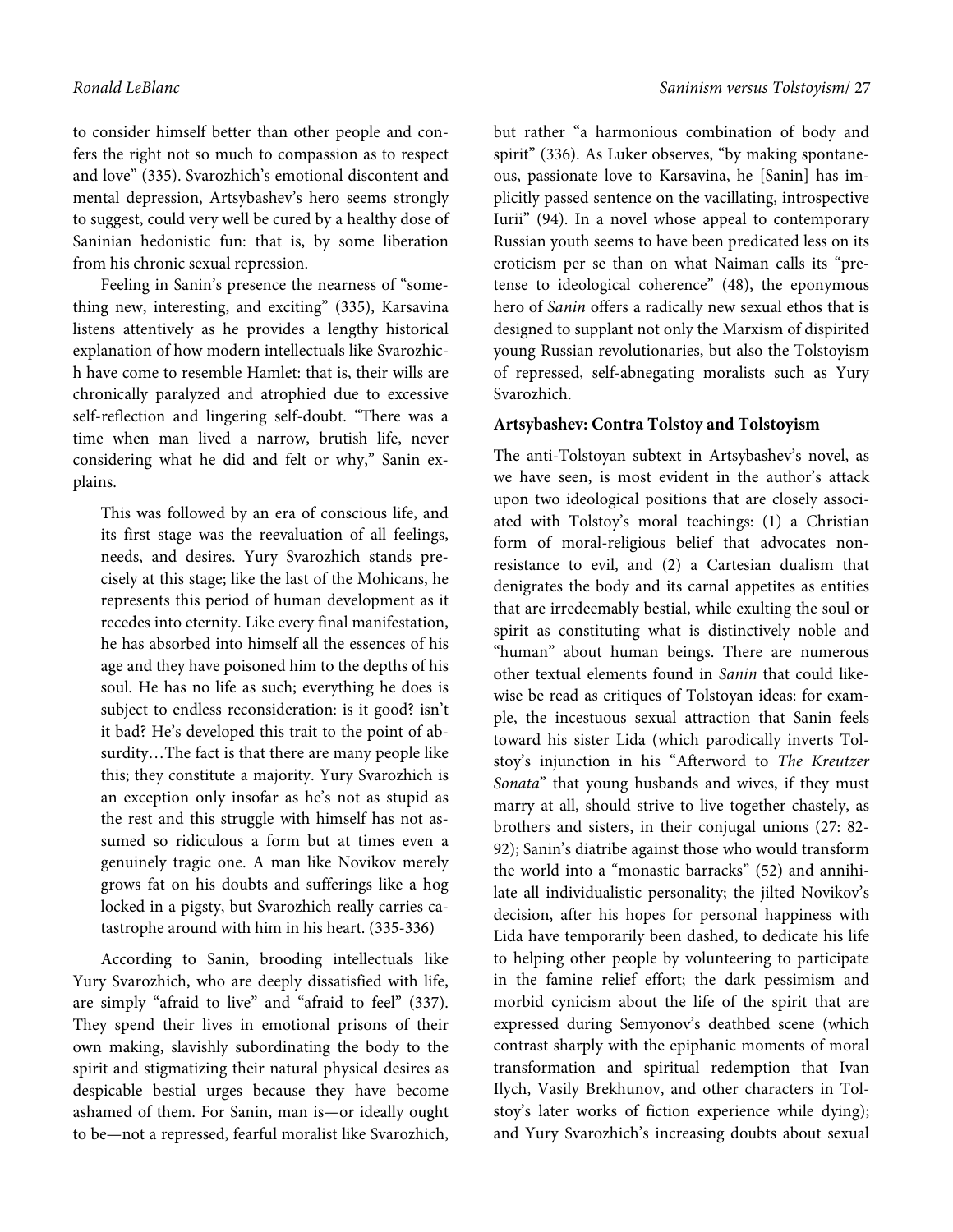chastity as a viable ideal, since mankind, as he notes, would perish in the realization of that ideal (152). But, as this essay has been arguing, it is Tolstoy's ascetic brand of Christianity and his deep-seated Cartesian attitude toward the human body that appear to be the main targets of Artsybashev's critique of Tolstoyan ideas, beliefs, and teachings in Sanin.

Just as Tolstoy left no doubt that he strongly disapproved of the "stupidity, ignorance, and smug selfassurance" of the hero Sanin and the moral bankruptcy of Saninism, so too did Artsybashev, who characterized himself as a writer whose spirit is fundamentally alien to Tolstoy's moral teachings, make clear his disdain for Tolstoyism as a philosophy of life that advocates asceticism, pacifism, and the repression of sexual desire. This is spelled out rather explicitly in the essay, "About Tolstoy" («О Толстом», 1911), which Artsybashev included in his Writer's Notes (Записки писателя), a collection of essays that, according to P. V. Nikolaev, "were initiated by the argument with Lev Tolstoy about human nature" (243). In his essay, Artsybashev openly acknowledges the enormous debt he owes to Tolstoy as a writer and creative artist, but he also leaves no doubt about the low opinion he holds of Tolstoy's moral and philosophical teachings. "As a thinker, if by this word we mean a person who has discovered a new idea and brought forth a new revelation," Artsybashev writes,

Tolstoy is not worth a brass farthing. Alas, this is a fact. Compared to Christ, Tolstoy was the same, for example, as Pisarev compared to Darwin or a mediocre professor compared to Newton. Not a single one of his numerous writings on philosophical and religious themes is worth even three pages out of the Gospels. The weakness of his interpretation of Christian morality is startling. He got so muddled in trivialities, he so weighed down an idea with trifling nonsense that, as a way to hoist the truth about the corruption of the spirit by the flesh, he demonstrated the indecency of ladies' jerseys and the indubitable harm of tobacco. (3: 690)

Tolstoy's moral–religious beliefs, according to Artsybashev, are "short-sighted" (697) and "bankrupt" (698). Artsybashev considers the post-conversion Tolstoy, as a philosopher, to be "a narrow-minded dogmatist who based everything on one single point, who deprived his mind of the freedom of any further searching, and who

rested in a blissful calm, believing that the truth had been found!" (690).

To Artsybashev's mind, Tolstoy's puritanical code of morality is not only feeble and unstable, but also impracticable and unrealizable: "He himself was unable to live in accord with it, and not because he was simply weak, as he tried to argue in justifying himself, but rather because it was impossible to live with this code." The reason why Tolstoy's moral code is unrealizable, Artsybashev strongly implies, is because we live in a Darwinian, Nietzschean, and Stirnerian universe; that is, we inhabit a violent world where the struggle for existence compels people, as individual egos, to compete ruthlessly against each other for "every breath of air" they take (690). "The world is founded upon the mutual annihilation of all that is living," Artsybashev explains. Echoing Dostoevsky's Dmitry Karamazov, the author of Sanin writes: "Man is too broad; and it is impossible to make him more narrow" (691). Artsybashev's views on how human beings ought to conduct themselves in such a violent, competitive, and mutually destructive world thus differs drastically, of course, not only from those of Tolstoy, but also from those of Dostoevsky. As a secular humanist and avowed atheist who maintained that belief in the immortality of the soul was merely a "fabrication" (687) and who conceptualized the human being as a sensate animal that everywhere seeks to enjoy pleasure and to avoid pain or suffering, Artsybashev could hardly be said to subscribe to either the Tolstoyan or the Dostoevskian worldview, with their strongly religious overtones and their call for the moral purification that comes through suffering.

It is a rather curious irony of Russian literary history, therefore, as Mirsky long ago reminded us, that Tolstoy himself—as one of the first writers to lift the aesthetic taboos of Russian realism and portray the physical side of life without the "genteel" and "puritanical" conventions that had traditionally characterized Russian literary depictions of sex and death—turns out to be the one who provided much of the impetus for the "new sensualism" that permeated the works of Gorky, Andreev, Artsybashev, and other neo-realists at the turn of the century. The moralistic writings Tolstoy produced in his later years, beginning with The Kreutzer Sonata, constitute, in Mirsky's words, "a step in the direction of Sanin" (375). With his taboo-lifting brand of realism, his creation of metaphysical and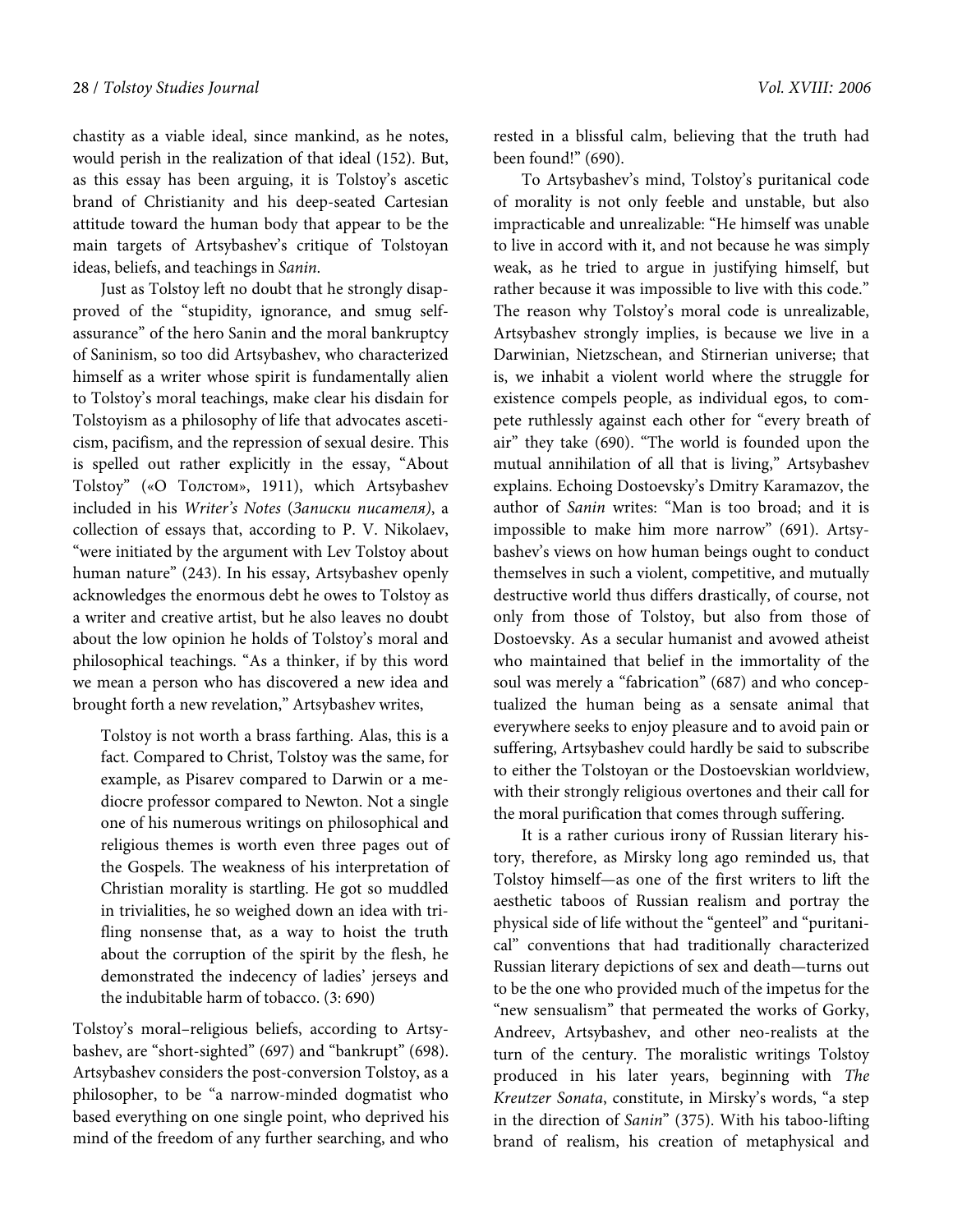moral problem stories, and his intense consciousness of the elemental verities of life—especially sex and death— Tolstoy the literary artist served as a trailblazer and influential model for the younger generation of Russian writers such as Artsybashev. Even the didactic element in the latter's prose, Mirsky points out, can be traced back to Tolstoy's poetics. "Artsybashev's preaching proceeds directly from Tolstoy," he asserts, "only it is Tolstoy the other way around, and Tolstoy without genius" (402). Indeed, the hedonistic, paganistic hero Sanin, as we have seen in this essay, sought actively to puncture precisely the idea Artsybashev himself once characterized as the "eternal mirage" that human beings invariably construct and that Tolstoy indefatigably preached: namely, that the human body, with its sensual desires as well as its sensuous appropriation of the natural world, is something that must be sacrificed for the good of the spirit. As a direct response to Tolstoy's puritanical moral teachings, Sanin aims instead to restore lost value to the human body and its attendant carnal appetites. Despite all the artistic influence Tolstoy may have exerted upon Artsybashev as a writer, Saninism, as a radically new moral–sexual ethos being advocated in early-twentieth-century Russia, directly challenges the Tolstoyan sexual morality that may actually have spawned this pornographic novel in the first place.

Perhaps the legacy of Tolstoy extends beyond the sphere of literary aesthetics, however, and exerts an influence in the sphere of sexual morality as well. Arkady Gornfel'd, for instance, alleges that the "sexual realism" one encounters in Sanin, which he claims is designed to appeal to the "dark sexual instincts" of the novel's readers, reveals something persistently nightmarish about the narrative, "like the sadistic dream of an ascetic who is struggling with the flesh" (Горнфельд 27). Artsybashev's text, in short, seems to have reminded the critic of the carnally tormented Tolstoy himself. Aleksandr Zakrzhevsky, meanwhile, asserts that "the imperious and stupefying fate of Tolstoy's The Kreutzer Sonata hangs over Artsybashev with an immobile and irrepressible heaviness". It may well be the case, as these types of interpretation suggest, that Sanin is merely a variation on The Kreutzer Sonata: that is, a literary work in which carnal desire is all-pervasive and human beings are portrayed as being essentially animalistic in their sexual passion. Sanin himself, in this

vein, could be considered merely a new Pozdnyshev, albeit one who lacks, in Zakrzhevsky's words, "Tolstoy's redemptive idea" (Закржевский 133). It could be argued, in short, that Artsybashev, who advocates in Sanin an indulgence in sexual pleasure that the author of The Kreutzer Sonata categorically condemns, may well be proceeding directly from his famous predecessor in the sphere of sexual morality as well as that of literary art. In the end, the Saninism proselytized in Artsybashev's novel, whose hero actively preaches a radically new moral–sexual ethos, may be simply another kind of Tolstoyism; only here too it is Tolstoyism turned "the other way around."

Being made witness to the possibility that he had himself engendered such a monstrous artistic– rhetorical progeny, albeit inadvertently, would most likely have grieved and mortified Tolstoy deeply in his sunset years. This might help to explain why Tolstoy was prompted to condemn Artsybashev, as well his novel and his hero, so angrily and so vociferously.

### **Notes**

All references to the text of Sanin are to the first volume of Artsybashev's Собрание сочинений в трех томах. I follow Michael Katz's translation with only a few minor modifications.

1. Tsimmerman's letter of 15 April 1908 is located in the manuscript division of the Tolstoy State Museum in Moscow, f. 1, l. 4. The contents of her letter are described in book 3 of Dr. D. P. Makovitskii's "Yasnaya Polyana Notes" for May 1908 (Литературное наследство 77).

2. The two writers, it seems, never did meet one another, nor did they ever correspond. When asked to explain why he had failed to attend Tolstoy's funeral, Artsybashev noted that he had never visited Yasnaya Polyana when Tolstoy was alive. "What would I have started to talk with him about? What pleasure could the old man possibly derive from the visit of a writer whose spirit was genuinely alien to his beliefs?…The pleasure of a quarrel? We didn't need to see each other in the flesh to do that" (3: 689).

3. P. V. Nikolaev maintains that the non-Russian names given to characters such as Von Deitz are meant to suggest the "foreignness" of their beliefs, values, and actions, just as Tolstoy's own religious teachings were themselves considered by many at the time to be a variety of European Protestantism that was alien to native Russian thought. "The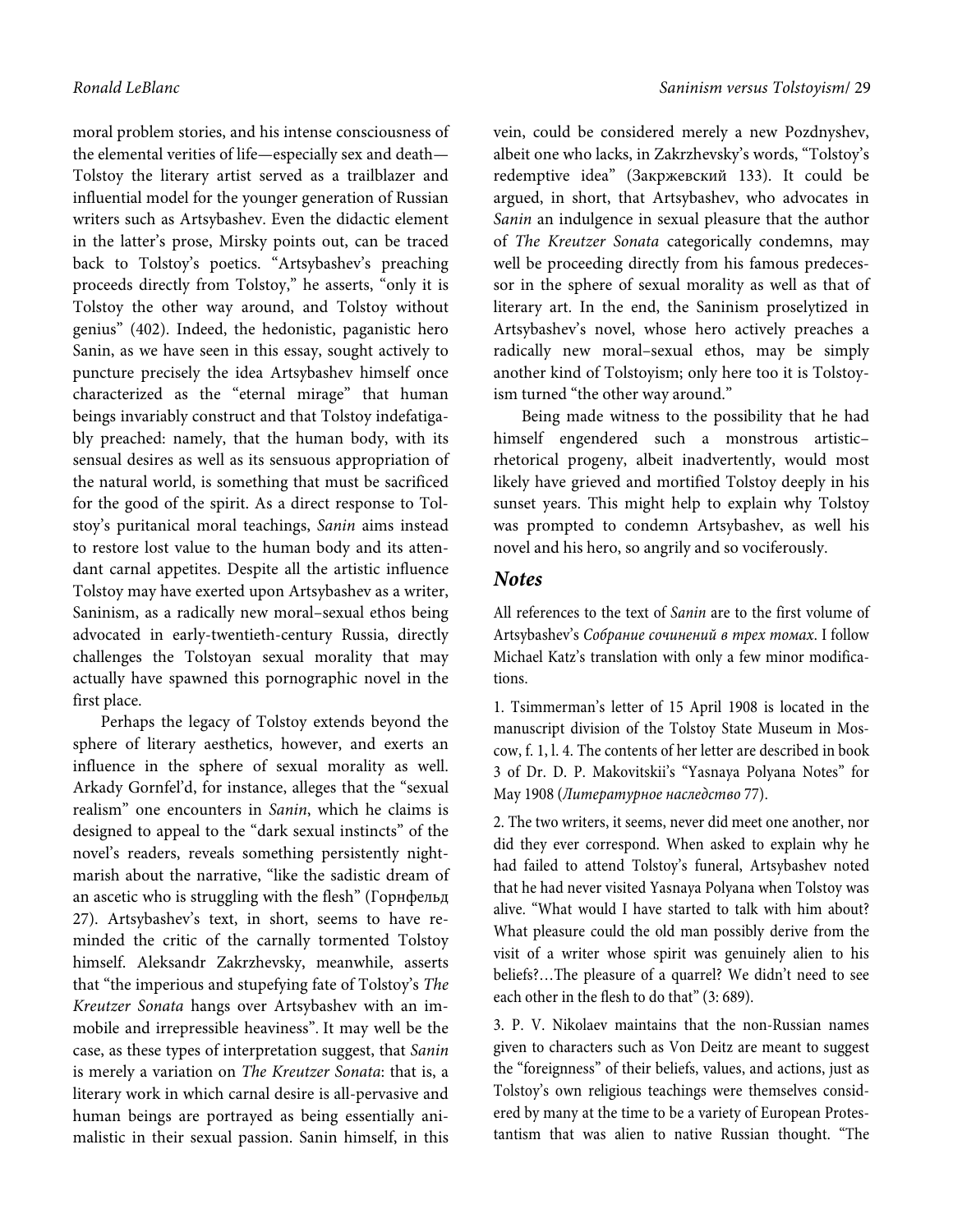names of Artsybashev's Tolstoyan characters," he writes, "may well contain a hint at this circumstance" (238).

4. Nikolaev explains how Sanin's quasi-pacifist response to Zarudin's challenge to fight a duel may well allude to the advice provided by Tolstoy in his short essay, "Rules for Officers" («Офицерская памятка,» 1902), in which he implores military officers to cease being "martial" (военным) and to seek instead to dismantle the cult of violence encouraged by General Dragomirov in his pamphlet of the same name («Офицерская памятка,» 1901), to which Tolstoy's essay serves as a direct response (239-240). The peace-making kind of behavior he is advocating, Tolstoy insists in his essay, requires much more courage than fighting any duel (34: 290).

5. "It is often thought that Nietzsche exercised a great influence over me," Artsybashev once reported. "This surprises me, for the simple reason that I have never read Nietzsche. This brilliant thinker is out of sympathy with me, both in his ideas and in the bombastic form of his works, and I have never got beyond the beginnings of his books. Max Stirner is to me much nearer and more comprehensible" (Artzibashef 9). Taking Artsybashev at his word, Luker argues that Sanin's diatribe against Christianity develops not out of Nietzsche's philosophy, but rather out of the writings of Max Stirner, who held that Christian doctrine, preoccupied with the spiritual and the abstract, had robbed modern man of his vitality and passion, leaving him poorly equipped to appreciate real life (82-83).

6. It should be noted, however, that Artsybashev's hero rather unfairly conflates Tolstoy's radical Christian beliefs with those of traditional Christianity and the official Church. As an outspoken critic of both Roman Catholicism and Russian Orthodoxy, as institutionalized forms of religion that preach an oppressive ideology (one that distorts Christ's true message), Tolstoy finds more of a kinship here with Nietzsche than Sanin (or Artsybashev) seems prepared to acknowledge. I am grateful to one of the anonymous Tolstoy Studies Journal reviewers for bringing this point to my attention.

7. "If Sanin embodies Artsybashev's advocacy of the natural life, free of moral and social constraints," writes Luker, "then the alternative and unnatural way of being is demonstrated by the technology student Iurii Svarozhich, who serves as a foil to the hero Sanin and he thus represents what Artsybashev saw as the positive and negative polarities operative among the Russian intelligentsia around the turn of the century, a neat contrast affirmed by the fact that both characters have their disciples: Sanin is followed by the teacher, Ivanov, and Iurii by the student, Shafrov. Whereas Sanin's behaviour testifies to the joy of being alive in a world brimming with physical promise, Iurii's reflects the profoundly life-denying pessimism that sapped the creative strength of so many members of his generation" (84).

8. See especially Tolstoy's essay, "The First Step" («Первая ступень,» 1892), where he asserts that it is impossible for one to lead a good and moral life—whether as a Christian or as a pagan—unless one begins with abstinence and selfabnegation. The indispensable "first step" up the hierarchical ladder of moral virtues for both Christians and pagans alike, Tolstoy writes, involves the renunciation of our basic physical appetites and our liberation from the animal lusts that plague us. Tolstoy identifies the three principal animal lusts that torment human beings to be "gluttony, idleness, and carnal love" (29: 73-74).

9. For example, when he witnesses Sanin being nestled affectionately by a tall, attractive peasant woman during the hunting scene depicted in Chapter Thirteen, Yury feels unconscious envy of his comrade (140). Soon afterwards, following his hunting trip with his future brother-in-law Ryazantsev, Yury is sorely tempted by his hunting partner's suggestion that the two of them return to the place where Sanin had been cavorting with peasant women: "Yury blushed deeply in the darkness. A forbidden feeling stirred within him with its animal appetite; unusual and aweinspiring pictures penetrated his excited brain, but he gained control of himself and replied dryly, 'No. It's time to go home.'" (141).

10. Naiman, who maintains that "sexual desire in the novel frequently surfaces in self-aggrandizing male fantasies" (49) and that "the novel cannot talk about sex without lapsing into a rhetoric of male aggrandizement and female humiliation" (49-50), strongly disagrees with the much more generous assessment that critics such as Engelstein (along with Boele and Luker) provide of the author's sexual ethos, claiming that these scholars fail to recognize the misogynist dimensions of Artsybashev's text. Although the eponymous hero claims to respect women and seeks ostensibly to liberate rather than humiliate them, Naiman advises readers not to detach Sanin from Sanin, a novel where, in his view, "delight in female humiliation masquerades as a critique of sexual hypocrisy" (51).